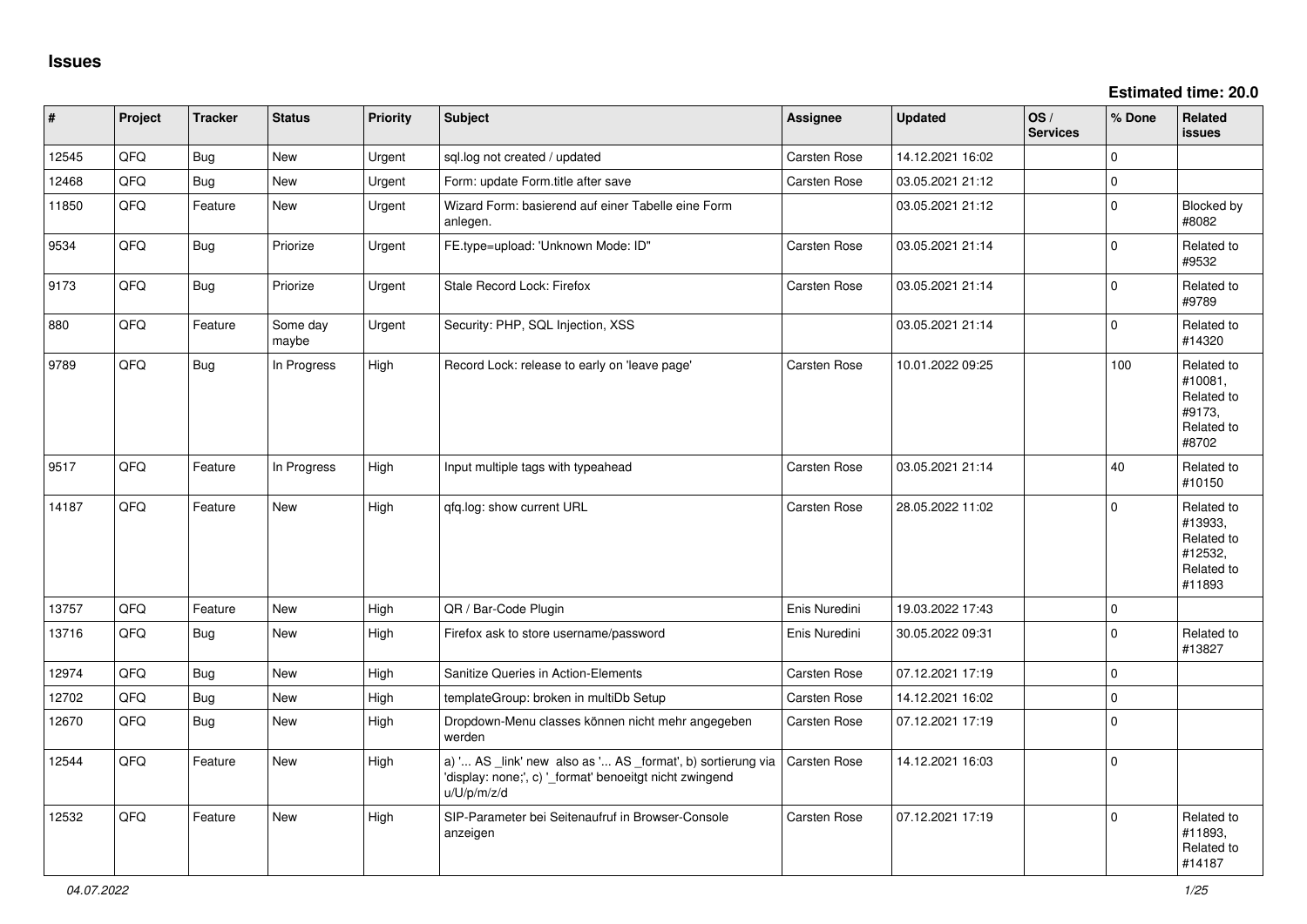| #     | Project | <b>Tracker</b> | <b>Status</b> | <b>Priority</b> | <b>Subject</b>                                                                          | <b>Assignee</b>     | <b>Updated</b>   | OS/<br><b>Services</b> | % Done       | Related<br><b>issues</b>                      |
|-------|---------|----------------|---------------|-----------------|-----------------------------------------------------------------------------------------|---------------------|------------------|------------------------|--------------|-----------------------------------------------|
| 12513 | QFQ     | Bug            | <b>New</b>    | High            | Implement server side check of maxlength                                                | Carsten Rose        | 07.12.2021 17:19 |                        | $\Omega$     |                                               |
| 12508 | QFQ     | <b>Bug</b>     | In Progress   | High            | gfg Form: sendMail                                                                      | Karin Niffeler      | 19.03.2022 17:48 |                        | $\mathbf 0$  |                                               |
| 12463 | QFQ     | <b>Bug</b>     | ToDo          | High            | QFQ Function: 'function' and 'sql' on same level - output of<br>sql is shown two times. | Carsten Rose        | 15.12.2021 16:31 |                        | $\mathbf{0}$ |                                               |
| 12395 | QFQ     | Bug            | ToDo          | High            | QFQ Function: Result two times shown                                                    | <b>Carsten Rose</b> | 18.02.2022 08:59 |                        | $\mathbf 0$  |                                               |
| 12186 | QFQ     | Feature        | <b>New</b>    | High            | TinyMCE Config für Objekte                                                              | Carsten Rose        | 07.12.2021 17:19 |                        | $\mathbf{0}$ | <b>Blocks</b><br>#12632                       |
| 12066 | QFQ     | <b>Bug</b>     | <b>New</b>    | High            | enterAsSubmit: Forward wird nicht ausgeführt                                            | Enis Nuredini       | 29.05.2022 09:23 |                        | $\mathbf 0$  |                                               |
| 11893 | QFQ     | Feature        | <b>New</b>    | High            | Broken SIP: a) only report one time, b) only report in main<br>column                   | Carsten Rose        | 12.05.2021 12:13 |                        | $\Omega$     | Related to<br>#12532.<br>Related to<br>#14187 |
| 11630 | QFQ     | Bug            | Feedback      | High            | Bitte check ob CALL() in 20.11.0 noch so funktioniert wie in<br>20.4.1                  | Enis Nuredini       | 28.05.2022 13:45 |                        | $\Omega$     | Related to<br>#11325                          |
| 11237 | QFQ     | Bug            | <b>New</b>    | High            | Radiobutton / parameter.buttonClass= btn-default - kein dirty<br>Trigger                | Benjamin Baer       | 03.05.2021 21:12 |                        | $\Omega$     | Related to<br>#10766                          |
| 11057 | QFQ     | Bug            | <b>New</b>    | High            | Checkboxes ohne span.checkmark im Report werden<br>ausgeblendet                         | Benjamin Baer       | 03.05.2021 21:12 |                        | $\mathbf 0$  | Related to<br>#11039                          |
| 10766 | QFQ     | Bug            | <b>New</b>    | High            | Radiobutton / parameter.buttonClass=btn-default: dynamic<br>update                      |                     | 03.05.2021 21:12 |                        | $\mathbf{0}$ | Related to<br>#11237                          |
| 10640 | QFQ     | Bug            | <b>New</b>    | High            | TypeAhead Tag: FE editierbar trotz readOnly                                             | Carsten Rose        | 03.05.2021 21:12 |                        | $\Omega$     | Related to<br>#7795                           |
| 10508 | QFQ     | Bug            | <b>New</b>    | High            | Multi Form broken on Multi DB Instance                                                  | <b>Carsten Rose</b> | 03.05.2021 21:12 |                        | $\mathbf 0$  |                                               |
| 10506 | QFQ     | Bug            | <b>New</b>    | High            | Template Group broken on MultiDB instance                                               | Carsten Rose        | 03.05.2021 21:12 |                        | $\mathbf{0}$ | Related to<br>#10505                          |
| 10114 | QFQ     | Feature        | <b>New</b>    | High            | Symbol (Link): 'G:' (Glyphicon) replaced by 'i:' (icon)                                 |                     | 07.12.2021 17:19 |                        | $\mathbf{0}$ | Related to<br>#3797,<br>Related to<br>#4194   |
| 10081 | QFQ     | <b>Bug</b>     | <b>New</b>    | High            | Stale record lock after 'forbidden' character                                           | Carsten Rose        | 03.05.2021 21:12 |                        | $\Omega$     | Related to<br>#10082,<br>Related to<br>#9789  |
| 9548  | QFQ     | Feature        | Feedback      | High            | FormElement: Pattern mismatch - optional report only on<br>focus lost                   | Benjamin Baer       | 03.05.2021 21:14 |                        | $\mathbf 0$  |                                               |
| 9531  | QFQ     | Bug            | <b>New</b>    | High            | FE File: Dynamic Update / modeSgl / required detected<br>even it not set                | Carsten Rose        | 11.06.2021 20:32 |                        | $\Omega$     | Related to<br>#12398                          |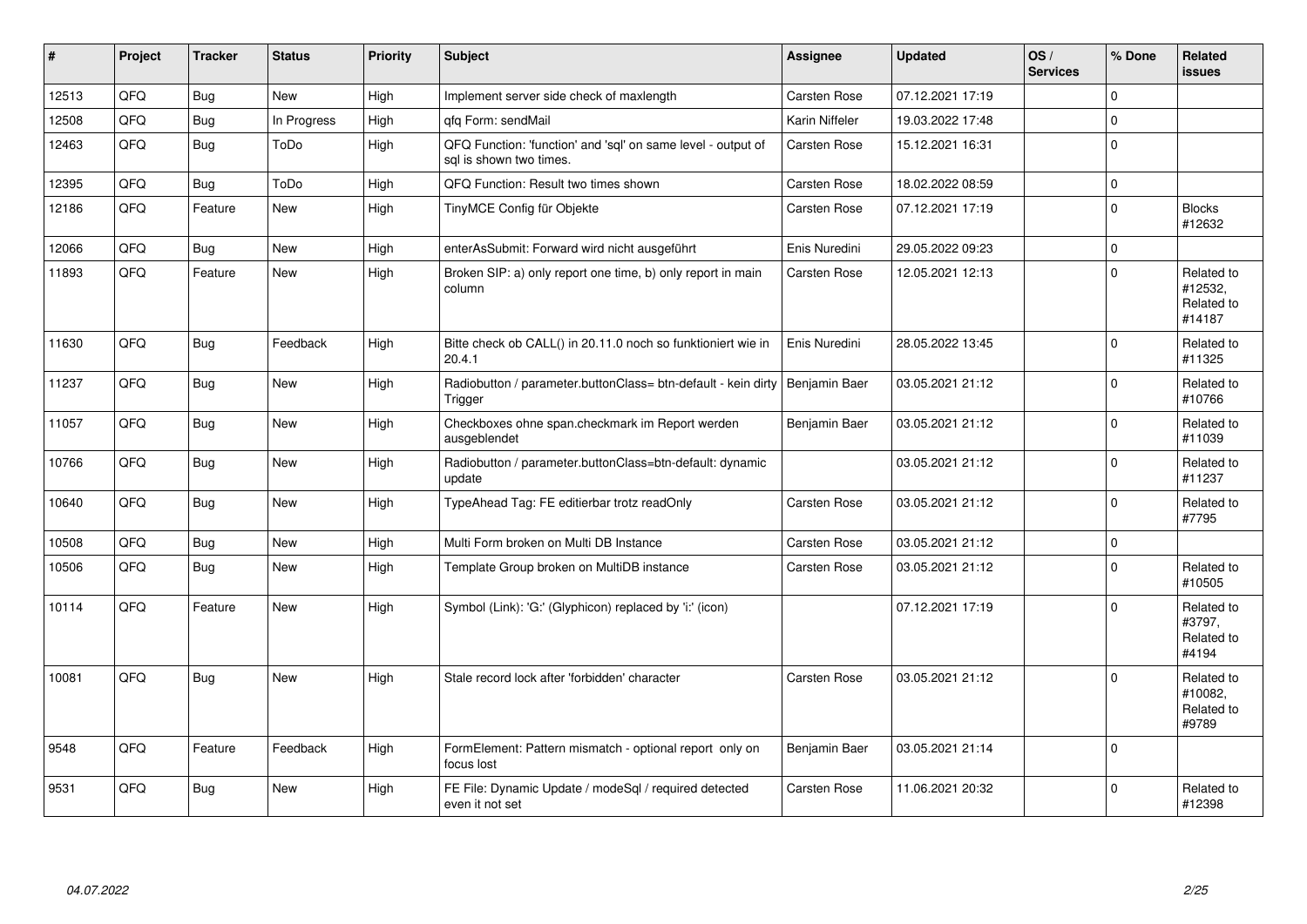| ∦    | Project | <b>Tracker</b> | <b>Status</b>     | <b>Priority</b> | <b>Subject</b>                                                                   | <b>Assignee</b>     | <b>Updated</b>   | OS/<br><b>Services</b> | % Done         | Related<br><b>issues</b>                        |
|------|---------|----------------|-------------------|-----------------|----------------------------------------------------------------------------------|---------------------|------------------|------------------------|----------------|-------------------------------------------------|
| 9347 | QFQ     | Bug            | New               | High            | FE.type=upload with dynamic show/hidden: required not<br>detected                | Carsten Rose        | 12.06.2021 10:40 |                        | $\Omega$       | Related to<br>#5305,<br>Related to<br>#12398    |
| 9121 | QFQ     | <b>Bug</b>     | Priorize          | High            | sip links have r and __dbIndexData set                                           | <b>Carsten Rose</b> | 12.06.2021 10:41 |                        | $\Omega$       |                                                 |
| 9052 | QFQ     | Feature        | Feedback          | High            | Report: CodeMirror with SQL Syntax Highlight in FE                               | Enis Nuredini       | 08.06.2022 10:25 |                        | $\Omega$       |                                                 |
| 8962 | QFQ     | Feature        | <b>New</b>        | High            | allow for form fields with identical names                                       | Carsten Rose        | 03.05.2021 21:14 |                        | $\Omega$       |                                                 |
| 8891 | QFQ     | <b>Bug</b>     | <b>New</b>        | High            | formSubmitLog: do not log passwords                                              | Enis Nuredini       | 25.03.2022 09:06 |                        | $\Omega$       |                                                 |
| 8668 | QFQ     | <b>Bug</b>     | <b>New</b>        | High            | Pill disabled: dyamic mode 'hidden' not respected - FE is still<br>required      | Carsten Rose        | 03.05.2021 21:14 |                        | $\Omega$       |                                                 |
| 8431 | QFQ     | Bug            | <b>New</b>        | High            | autocron.php with wrong path                                                     | Carsten Rose        | 03.05.2021 21:14 |                        | $\mathbf 0$    |                                                 |
| 8204 | QFQ     | Feature        | Priorize          | High            | Position 'required mark'                                                         | Carsten Rose        | 16.06.2021 13:44 |                        | $\mathbf 0$    |                                                 |
| 8083 | QFQ     | <b>Bug</b>     | New               | High            | FormEditor: primary table list does not respect<br>'indexDb={{indexData:Y}}'     | Carsten Rose        | 03.05.2021 21:14 |                        | $\mathbf 0$    | Has duplicate<br>#6678                          |
| 8082 | QFQ     | Feature        | Priorize          | High            | Contact form without saving record                                               | Carsten Rose        | 07.12.2021 15:20 |                        | $\Omega$       | Related to<br>#8587,<br><b>Blocks</b><br>#11850 |
| 7899 | QFQ     | <b>Bug</b>     | <b>New</b>        | High            | Fe.type=password / retype / required: always complain<br>about missing value     | Carsten Rose        | 03.05.2021 21:14 |                        | $\Omega$       |                                                 |
| 7850 | QFQ     | Feature        | New               | High            | Upload records: non 'pathFileName' column                                        | Carsten Rose        | 03.05.2021 21:14 |                        | $\mathbf 0$    |                                                 |
| 7650 | QFQ     | <b>Bug</b>     | New               | High            | Optional do not show 'required' sign on FormElement                              | <b>Carsten Rose</b> | 03.05.2021 21:14 |                        | $\Omega$       |                                                 |
| 7602 | QFQ     | Feature        | ToDo              | High            | Multi Select: with checkboxes                                                    | Benjamin Baer       | 22.03.2022 09:07 |                        | $\mathbf 0$    |                                                 |
| 6116 | QFQ     | Bug            | Priorize          | High            | value of checkbox not saved                                                      | Carsten Rose        | 07.12.2021 17:19 |                        | $\overline{0}$ |                                                 |
| 5715 | QFQ     | Feature        | <b>New</b>        | High            | PDF Caching                                                                      | <b>Carsten Rose</b> | 03.05.2021 21:14 |                        | $\mathbf 0$    | Related to<br>#5851,<br>Related to<br>#6357     |
| 5459 | QFQ     | <b>Bug</b>     | <b>New</b>        | High            | Multi DB: spread system tables between 'QFQ' and<br>'Data'-DB                    | Carsten Rose        | 03.05.2021 21:14 |                        | $\Omega$       | Related to<br>#4720                             |
| 5221 | QFQ     | Bug            | New               | High            | Download Dialog: Bleibt stehen in FF wenn Datei<br>automatisch gespeichert wird. | Carsten Rose        | 03.05.2021 21:14 |                        | $\mathbf 0$    |                                                 |
| 4279 | QFQ     | <b>Bug</b>     | Some day<br>maybe | High            | config.linkVars lost                                                             | Carsten Rose        | 03.05.2021 21:14 |                        | $\Omega$       |                                                 |
| 4258 | QFQ     | Feature        | Some day<br>maybe | High            | <b>System Defaults: Forms</b>                                                    | Carsten Rose        | 03.05.2021 21:14 |                        | $\mathbf 0$    |                                                 |
| 3990 | QFQ     | Feature        | Some day<br>maybe | High            | custom class definition: add space automatically                                 | Carsten Rose        | 03.05.2021 21:14 |                        | $\mathbf 0$    |                                                 |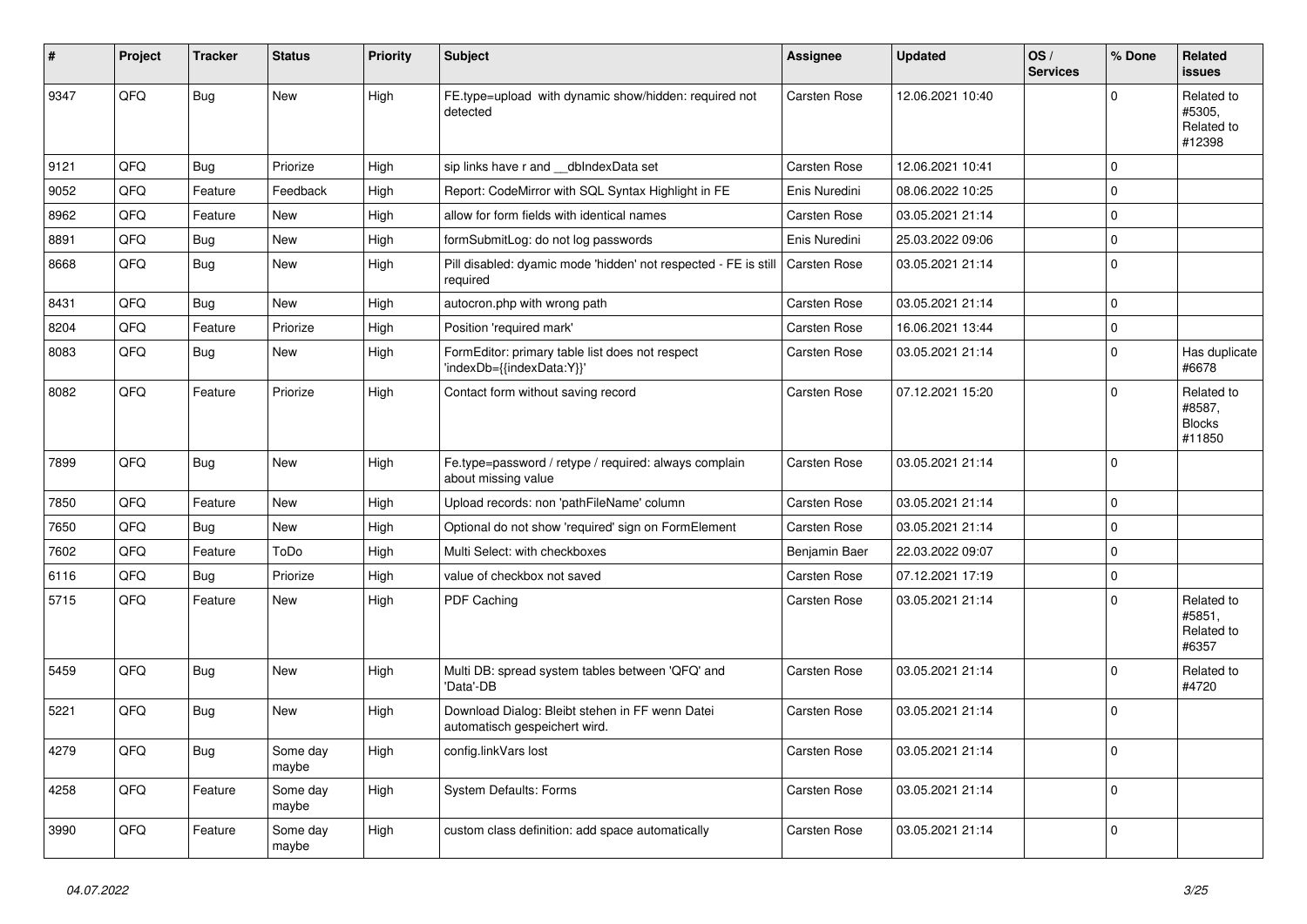| ∦     | Project | <b>Tracker</b> | <b>Status</b>     | <b>Priority</b> | Subject                                                                                                | <b>Assignee</b> | <b>Updated</b>   | OS/<br><b>Services</b> | % Done   | <b>Related</b><br>issues                                               |
|-------|---------|----------------|-------------------|-----------------|--------------------------------------------------------------------------------------------------------|-----------------|------------------|------------------------|----------|------------------------------------------------------------------------|
| 3967  | QFQ     | Feature        | Some day<br>maybe | High            | Report: Checkbox, Radio, Dropdown, Input welches ohne<br>Submit funktioniert - 'Inline-Form'           | Carsten Rose    | 03.05.2021 21:14 |                        | $\Omega$ |                                                                        |
| 3848  | QFQ     | Feature        | Some day<br>maybe | High            | Antivirus check fuer Upload files in qfq?                                                              | Carsten Rose    | 03.05.2021 21:14 |                        | $\Omega$ | Related to<br>#4131                                                    |
| 3727  | QFQ     | Feature        | New               | High            | Security: Session Hijacking erschweren                                                                 | Carsten Rose    | 03.05.2021 21:14 |                        | $\Omega$ |                                                                        |
| 3570  | QFQ     | Bug            | Some day<br>maybe | High            | Formular mit prmitnew permitEdit=Always wird nicht<br>aufgerufen (ist leer)                            | Carsten Rose    | 03.05.2021 21:14 |                        | $\Omega$ |                                                                        |
| 3109  | QFQ     | <b>Bug</b>     | Some day<br>maybe | High            | RealUrl: Links werden nicht korrekt gerendert                                                          | Carsten Rose    | 03.05.2021 21:14 |                        | $\Omega$ |                                                                        |
| 3061  | QFQ     | <b>Bug</b>     | Some day<br>maybe | High            | winstitute: mysql connection durcheinander - nmhp17<br>(ag7)/QFQ arbeitet mit DB/Tabellen von biostat. | Carsten Rose    | 03.05.2021 21:14 |                        | 0        |                                                                        |
| 13572 | QFQ     | Feature        | Feedback          | Normal          | Form Load: misleading error message on trying to load non<br>existent primary record                   | Enis Nuredini   | 16.05.2022 23:16 |                        | 100      |                                                                        |
| 12632 | QFQ     | Feature        | <b>New</b>        | Normal          | TinyMCE: Prepare CSS classes for images                                                                | Carsten Rose    | 04.06.2021 14:35 |                        | 100      | <b>Blocked by</b><br>#12186                                            |
| 12584 | QFQ     | Feature        | Feedback          | Normal          | T3 v10 migration script: replace alias-patterns (v11)                                                  | Carsten Rose    | 28.05.2022 11:12 |                        | 100      |                                                                        |
| 10115 | QFQ     | Feature        | New               | Normal          | TypeAhead: static list                                                                                 | Carsten Rose    | 26.02.2020 16:42 |                        | 100      |                                                                        |
| 9275  | QFQ     | <b>Bug</b>     | <b>New</b>        | Normal          | autcron: t3 page, which takes to long to respond, is not<br>reported properly                          | Carsten Rose    | 01.02.2020 23:22 |                        | 100      |                                                                        |
| 3613  | QFQ     | Bug            | Some day<br>maybe | Normal          | note /note unchecked -> note div (col-md) wird weiterhin<br>gerendert                                  | Elias Villiger  | 01.02.2020 23:19 |                        | 100      |                                                                        |
| 3402  | QFQ     | Feature        | Some day<br>maybe | Normal          | Syntax Highlighting via CodeMirror                                                                     | Carsten Rose    | 11.12.2019 16:02 |                        | 100      | Related to<br>#3207                                                    |
| 13330 | QFQ     | Feature        | In Progress       | Normal          | Multi Form: Upload                                                                                     | Carsten Rose    | 07.11.2021 12:40 |                        | 50       | Related to<br>#9706                                                    |
| 12440 | QFQ     | Feature        | In Progress       | Normal          | Typo3 V10 upgrade (durchfuehren und testen)                                                            | Carsten Rose    | 21.03.2022 09:53 |                        | 50       | Related to<br>#12357,<br>Related to<br>#12067,<br>Related to<br>#10661 |
| 9691  | QFQ     | <b>Bug</b>     | In Progress       | Normal          | Checkbox: dynamic update > readonly                                                                    | Carsten Rose    | 01.02.2020 23:22 |                        | 50       | Related to<br>#9834                                                    |
| 8522  | QFQ     | Feature        | Some day<br>maybe | Normal          | build QFQ - npm warnings                                                                               | Benjamin Baer   | 01.02.2020 23:19 |                        | 50       |                                                                        |
| 6609  | QFQ     | Feature        | New               | Normal          | Formlet: JSON API erweitern                                                                            | Carsten Rose    | 01.02.2020 23:21 |                        | 50       |                                                                        |
| 10793 | QFQ     | Feature        | In Progress       | Normal          | <b>Update NPM Packages</b>                                                                             | Carsten Rose    | 07.09.2021 13:25 |                        | $30\,$   |                                                                        |
| 2665  | QFQ     | Bug            | Priorize          | Normal          | Dynamic Update funktioniert nicht, wenn beim<br>entsprechenden FormElement eine size angegeben ist.    | Benjamin Baer   | 03.01.2022 08:12 |                        | $30\,$   |                                                                        |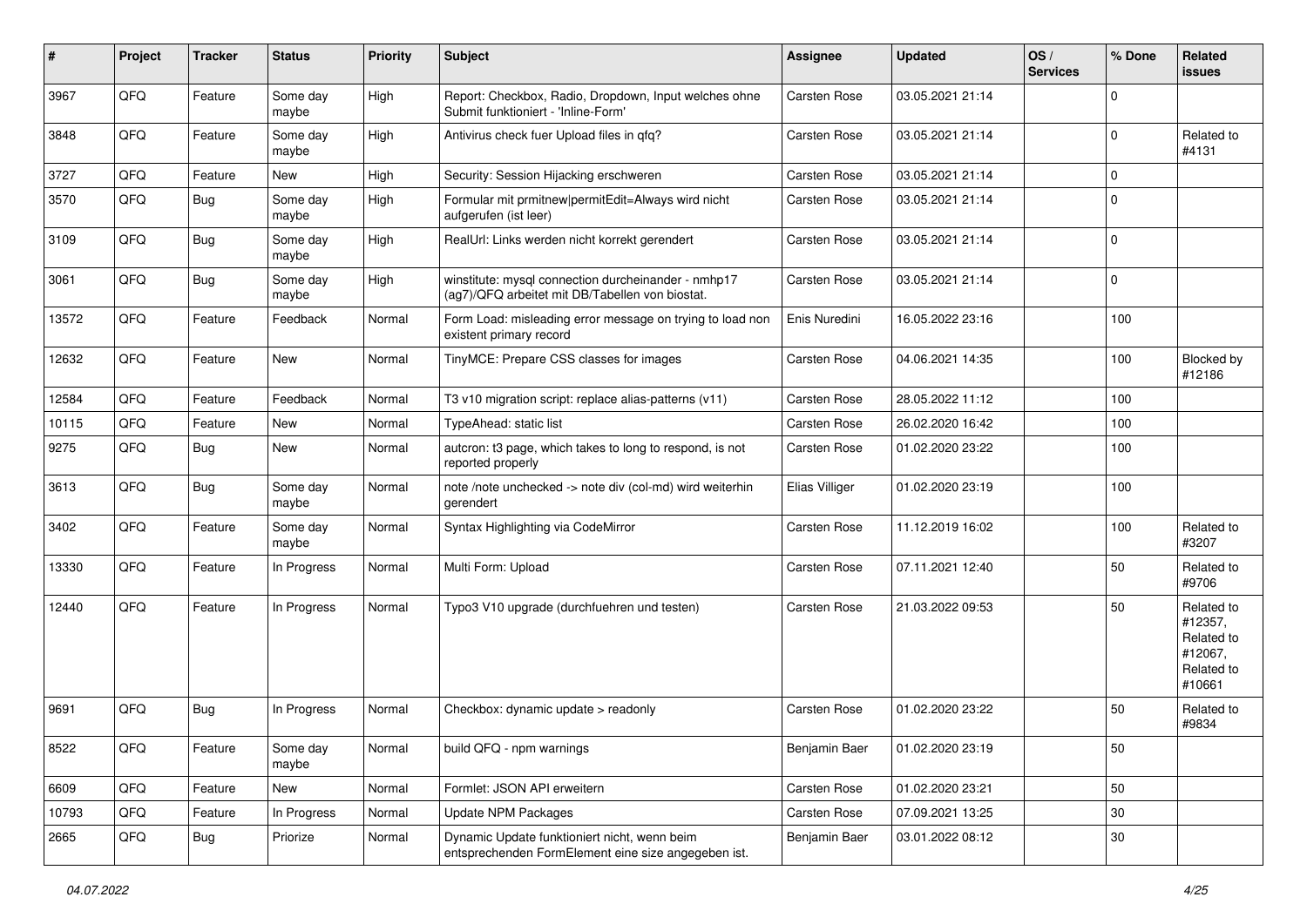| #     | Project | <b>Tracker</b> | <b>Status</b>     | <b>Priority</b> | <b>Subject</b>                                                                        | <b>Assignee</b> | <b>Updated</b>   | OS/<br><b>Services</b> | % Done      | Related<br>issues                                                                                                                                                     |
|-------|---------|----------------|-------------------|-----------------|---------------------------------------------------------------------------------------|-----------------|------------------|------------------------|-------------|-----------------------------------------------------------------------------------------------------------------------------------------------------------------------|
| 1623  | QFQ     | Feature        | Some day<br>maybe | Normal          | RealURL                                                                               |                 | 11.12.2019 16:03 |                        | 30          |                                                                                                                                                                       |
| 14464 | QFQ     | Support        | New               | Normal          | Exception: Missing button to edit FormElement with broken<br>sqlValidate / beforeLoad | Carsten Rose    | 04.07.2022 00:13 |                        | $\mathbf 0$ |                                                                                                                                                                       |
| 14463 | QFQ     | Support        | <b>New</b>        | Normal          | TinyMCE: FormElement.size = <width>,<height></height></width>                         | Enis Nuredini   | 03.07.2022 17:52 |                        | 0           | Related to<br>#14455                                                                                                                                                  |
| 14455 | QFQ     | Support        | New               | Normal          | TinyMCE: Activate save button after upload picture over<br>drag&drop                  | Enis Nuredini   | 03.07.2022 17:53 |                        | 0           | Related to<br>#14463                                                                                                                                                  |
| 14395 | QFQ     | Support        | New               | Normal          | FormEditor: Virtual table columns                                                     | Enis Nuredini   | 21.06.2022 16:09 |                        | $\mathbf 0$ |                                                                                                                                                                       |
| 14377 | QFQ     | <b>Bug</b>     | New               | Normal          | Documentation > General Tips: white page after migration                              | Enis Nuredini   | 19.06.2022 16:37 |                        | $\mathbf 0$ |                                                                                                                                                                       |
| 14376 | QFQ     | Feature        | New               | Normal          | QFQ Bootstrap: if missing, create stored procedures                                   | Enis Nuredini   | 19.06.2022 16:37 |                        | $\mathbf 0$ |                                                                                                                                                                       |
| 14371 | QFQ     | Feature        | Priorize          | Normal          | LDAP via REPORT                                                                       | Carsten Rose    | 19.06.2022 16:37 |                        | $\mathbf 0$ |                                                                                                                                                                       |
| 14323 | QFQ     | Bug            | In Progress       | Normal          | Report: render=both single - no impact                                                | Carsten Rose    | 19.06.2022 18:31 |                        | $\pmb{0}$   |                                                                                                                                                                       |
| 14322 | QFQ     | Bug            | New               | Normal          | Form Load: by default no scroll (save & close should be<br>visible)                   | Enis Nuredini   | 15.06.2022 14:12 |                        | $\mathbf 0$ | Related to<br>#14321,<br>Related to<br>#6232                                                                                                                          |
| 14320 | QFQ     | Feature        | ToDo              | Normal          | Allow specific HTML Tags and Attributes: general, TinyMCE                             | Enis Nuredini   | 17.06.2022 10:44 |                        | $\mathbf 0$ | Related to<br>#12664,<br>Related to<br>#12039,<br>Related to<br>#11702,<br>Related to<br>#7239,<br>Related to<br>#3708,<br>Related to<br>#3646.<br>Related to<br>#880 |
| 14305 | QFQ     | <b>Bug</b>     | <b>New</b>        | Normal          | Inline Report editing does not create history entries                                 | Carsten Rose    | 10.06.2022 11:55 |                        | $\mathbf 0$ |                                                                                                                                                                       |
| 14304 | QFQ     | Bug            | <b>New</b>        | Normal          | table sorter view safer does not work                                                 | Carsten Rose    | 10.06.2022 11:49 |                        | $\pmb{0}$   |                                                                                                                                                                       |
| 14303 | QFQ     | Bug            | In Progress       | Normal          | datetime broken with picker                                                           | Enis Nuredini   | 04.07.2022 08:52 |                        | $\mathbf 0$ | Related to<br>#12630                                                                                                                                                  |
| 14290 | QFQ     | Feature        | Priorize          | Normal          | FormEditor: Show Table Definition                                                     | Carsten Rose    | 19.06.2022 16:37 |                        | $\mathbf 0$ |                                                                                                                                                                       |
| 14283 | QFQ     | Bug            | Priorize          | Normal          | HEIC / HEIF convert doesn't trigger                                                   | Carsten Rose    | 19.06.2022 16:37 |                        | $\pmb{0}$   |                                                                                                                                                                       |
| 14245 | QFQ     | <b>Bug</b>     | New               | Normal          | Form Save Btn bleibt disabled wenn Datumsfeld über<br>Datepicker geändert             | Enis Nuredini   | 27.05.2022 13:45 |                        | $\pmb{0}$   | Related to<br>#13689                                                                                                                                                  |
| 14233 | QFQ     | i Bug          | New               | Normal          | AS _link: question - HTML is not rendered                                             | Carsten Rose    | 28.05.2022 11:02 |                        | $\pmb{0}$   |                                                                                                                                                                       |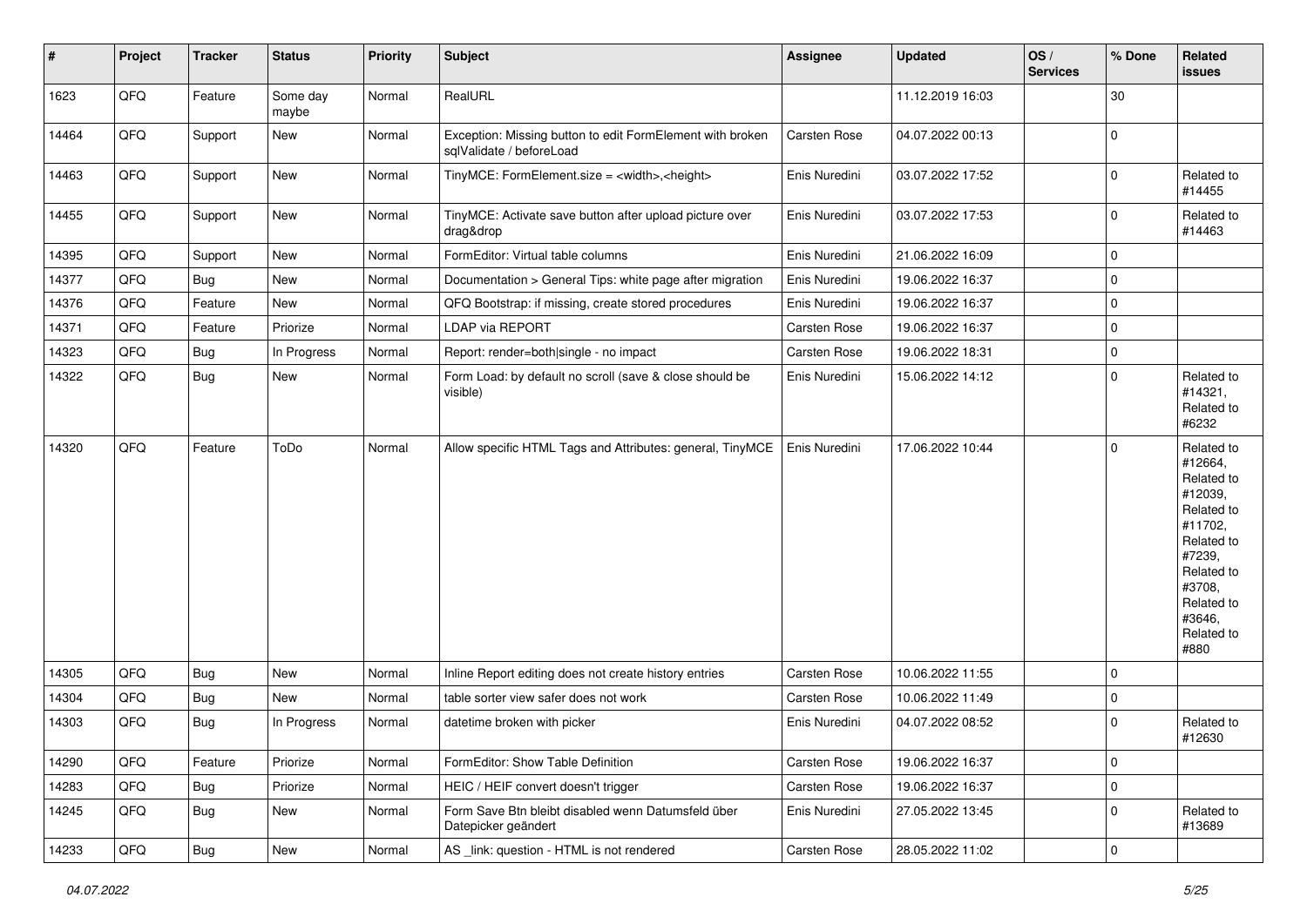| #     | Project | <b>Tracker</b> | <b>Status</b>              | <b>Priority</b> | <b>Subject</b>                                                                           | <b>Assignee</b>        | <b>Updated</b>   | OS/<br><b>Services</b> | % Done       | Related<br><b>issues</b>                         |
|-------|---------|----------------|----------------------------|-----------------|------------------------------------------------------------------------------------------|------------------------|------------------|------------------------|--------------|--------------------------------------------------|
| 14227 | QFQ     | Feature        | <b>New</b>                 | Normal          | Selenium Konkurrenz: cypress.io                                                          | Enis Nuredini          | 28.05.2022 11:02 |                        | 0            |                                                  |
| 14185 | QFQ     | Feature        | New                        | Normal          | External/Autocron.php - better suitable directory                                        | Support: System        | 28.05.2022 11:03 |                        | 0            |                                                  |
| 14175 | QFQ     | <b>Bug</b>     | In Progress                | Normal          | Opening a form with no QFQ Session cookie fails                                          | Carsten Rose           | 03.06.2022 10:40 |                        | 0            |                                                  |
| 14091 | QFQ     | Bug            | <b>New</b>                 | Normal          | inconsistent template path for twig                                                      | Carsten Rose           | 19.04.2022 18:36 |                        | 0            |                                                  |
| 14090 | QFQ     | Feature        | <b>New</b>                 | Normal          | Nützliche _script funktionen                                                             | Carsten Rose           | 28.05.2022 11:03 |                        | 0            |                                                  |
| 14077 | QFQ     | <b>Bug</b>     | <b>New</b>                 | Normal          | As _link: Attribute 'class' missing by r:1 and r:3 - but should<br>set                   | Carsten Rose           | 28.05.2022 11:02 |                        | 0            | Related to<br>#5342,<br>Related to<br>#4343      |
| 14028 | QFQ     | Feature        | New                        | Normal          | Required notification: visual nicer                                                      | Enis Nuredini          | 28.05.2022 11:01 |                        | 0            |                                                  |
| 13945 | QFQ     | Feature        | New                        | Normal          | As _link: content before/after link                                                      | Enis Nuredini          | 28.05.2022 11:01 |                        | 0            | Related to<br>#12262                             |
| 13943 | QFQ     | Bug            | Priorize                   | Normal          | unable to find formgroup                                                                 | Enis Nuredini          | 28.05.2022 11:03 |                        | 0            |                                                  |
| 13900 | QFQ     | Feature        | Priorize                   | Normal          | Selenium: Check das Cookie/PDF funktioniert                                              | Enis Nuredini          | 25.03.2022 12:45 |                        | 0            |                                                  |
| 13899 | QFQ     | Bug            | ToDo                       | Normal          | Selenium: zum laufen bringen                                                             | Enis Nuredini          | 25.03.2022 10:24 |                        | 0            |                                                  |
| 13843 | QFQ     | Feature        | <b>New</b>                 | Normal          | Create JWT via QFQ                                                                       | Carsten Rose           | 19.03.2022 17:42 |                        | 0            |                                                  |
| 13841 | QFQ     | Feature        | <b>New</b>                 | Normal          | Create PDF via iText - evaluate                                                          | <b>Carsten Rose</b>    | 19.03.2022 17:42 |                        | 0            |                                                  |
| 13767 | QFQ     | <b>Bug</b>     | Feedback                   | Normal          | date/time-picker: required shows up/down button orange                                   | Enis Nuredini          | 16.05.2022 23:16 |                        | 0            |                                                  |
| 13706 | QFQ     | <b>Bug</b>     | <b>New</b>                 | Normal          | Wrong CheckType in FieldElement LastStatus of Form Cron                                  | <b>Carsten Rose</b>    | 21.01.2022 18:20 |                        | 0            |                                                  |
| 13700 | QFQ     | Feature        | <b>New</b>                 | Normal          | Redesign qfq.io Seite                                                                    | Carsten Rose           | 19.03.2022 17:43 |                        | 0            |                                                  |
| 13689 | QFQ     | Bug            | <b>New</b>                 | Normal          | Enter auf Eingabefeld mit ungültigem Wert führt zu blurry<br>Seite                       | Enis Nuredini          | 28.05.2022 10:53 |                        | 0            | Related to<br>#14245, Has<br>duplicate<br>#11891 |
| 13659 | QFQ     | <b>Bug</b>     | <b>New</b>                 | Normal          | wrong sanitize class applied to R-store                                                  | <b>Carsten Rose</b>    | 15.01.2022 14:23 |                        | 0            |                                                  |
| 13647 | QFQ     | <b>Bug</b>     | <b>New</b>                 | Normal          | Autofocus funktioniert nicht auf Chrome                                                  | Benjamin Baer          | 19.03.2022 17:44 |                        | 0            |                                                  |
| 13609 | QFQ     | Feature        | New                        | Normal          | QFQ Introduction: Seite aufloesen                                                        | Philipp<br>Gröbelbauer | 28.05.2022 11:02 |                        | 0            |                                                  |
| 13608 | QFQ     | Feature        | Some day<br>maybe          | Normal          | Automatic Browser Language Redirect                                                      | Enis Nuredini          | 17.06.2022 08:35 |                        | 0            |                                                  |
| 13592 | QFQ     | <b>Bug</b>     | New                        | Normal          | QFQ Build Queue: das vergeben von Tags klappt nicht. Es<br>werden keine Releases gebaut. | Carsten Rose           | 19.03.2022 17:45 |                        | $\mathbf 0$  |                                                  |
| 13566 | QFQ     | Feature        | Ready to sync<br>(develop) | Normal          | Delete config-example.qfq.php file                                                       | Carsten Rose           | 23.12.2021 09:25 |                        | $\mathbf{0}$ |                                                  |
| 13528 | QFQ     | <b>Bug</b>     | New                        | Normal          | qfq.io > releases: es wird kein neues Release angelegt                                   | Benjamin Baer          | 19.03.2022 17:46 |                        | 0            |                                                  |
| 13467 | QFQ     | Feature        | New                        | Normal          | ChangeLog Generator                                                                      | Carsten Rose           | 19.03.2022 17:46 |                        | 0            | Related to<br>#11460                             |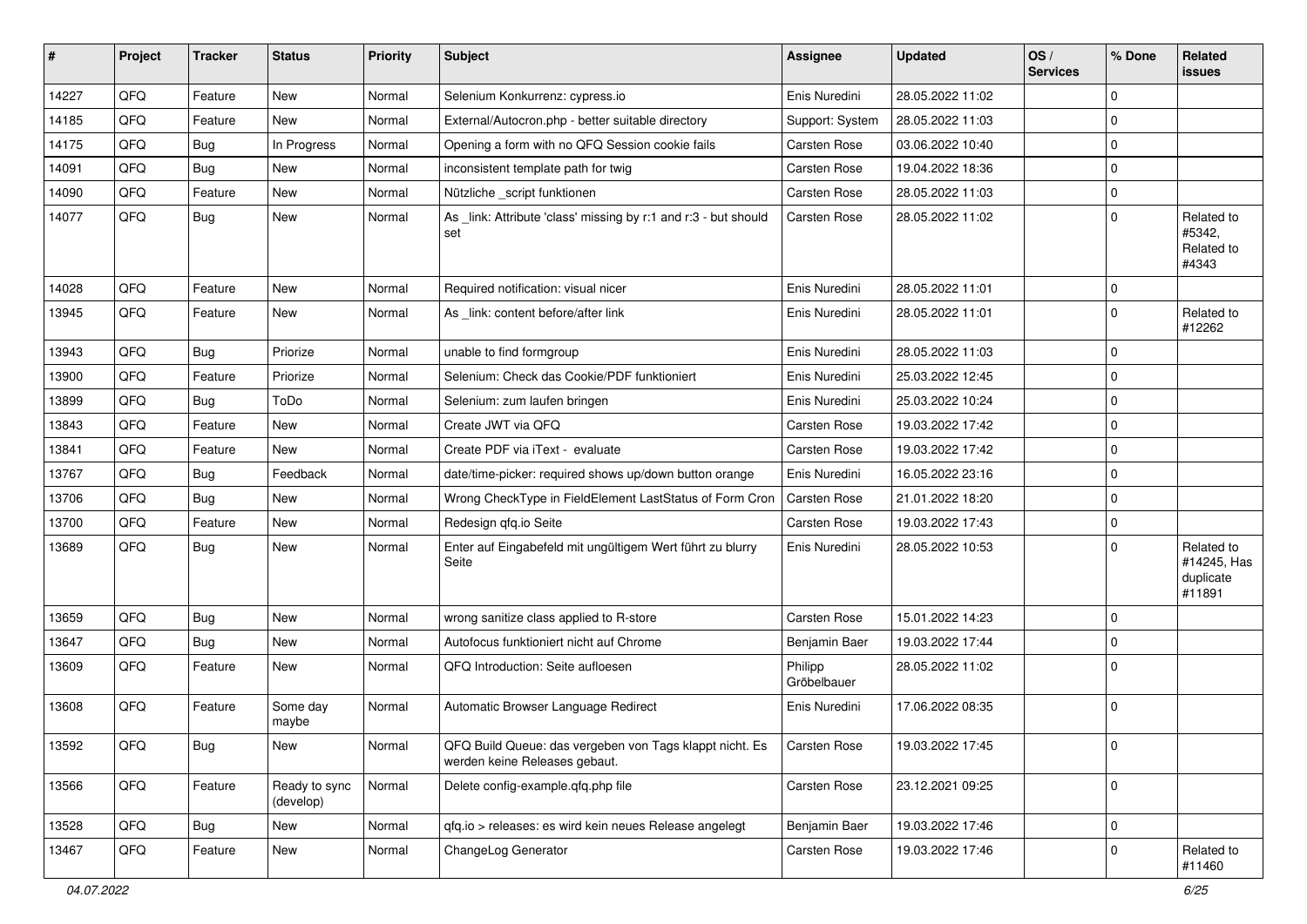| $\vert$ # | Project | <b>Tracker</b> | <b>Status</b>     | <b>Priority</b> | <b>Subject</b>                                                                                                                                      | Assignee            | <b>Updated</b>   | OS/<br><b>Services</b> | % Done         | Related<br><b>issues</b>                                               |
|-----------|---------|----------------|-------------------|-----------------|-----------------------------------------------------------------------------------------------------------------------------------------------------|---------------------|------------------|------------------------|----------------|------------------------------------------------------------------------|
| 13460     | QFQ     | Bug            | <b>New</b>        | Normal          | Doc: Password set/reset  password should not processed<br>with 'html encode'                                                                        | <b>Carsten Rose</b> | 19.03.2022 17:46 |                        | $\Omega$       |                                                                        |
| 13451     | QFQ     | Bug            | <b>New</b>        | Normal          | Character Counter / Max Character: Problem in Safari                                                                                                | Carsten Rose        | 15.04.2022 17:18 |                        | $\overline{0}$ |                                                                        |
| 13354     | QFQ     | Feature        | <b>New</b>        | Normal          | Using Websocket in QFQ                                                                                                                              | <b>Carsten Rose</b> | 10.11.2021 15:47 |                        | $\overline{0}$ |                                                                        |
| 13332     | QFQ     | Bug            | New               | Normal          | Multi Form: Required Felder werden visuell nicht markiert.                                                                                          | <b>Carsten Rose</b> | 19.03.2022 17:47 |                        | $\mathbf 0$    |                                                                        |
| 13331     | QFQ     | Bug            | <b>New</b>        | Normal          | Multi Form: Clear Icon misplaced                                                                                                                    | Carsten Rose        | 19.03.2022 17:47 |                        | $\mathbf 0$    |                                                                        |
| 12989     | QFQ     | <b>Bug</b>     | <b>New</b>        | Normal          | empty string does not trigger dynamic update                                                                                                        | Enis Nuredini       | 28.05.2022 11:09 |                        | $\mathbf{0}$   |                                                                        |
| 12716     | QFQ     | Bug            | <b>New</b>        | Normal          | template group: Pattern only applied to first instance                                                                                              | <b>Carsten Rose</b> | 19.03.2022 17:47 |                        | $\mathbf 0$    |                                                                        |
| 12714     | QFQ     | Bug            | <b>New</b>        | Normal          | Conversion of GIF to PDF broken when GIF contains Alpha.                                                                                            | <b>Carsten Rose</b> | 19.03.2022 17:49 |                        | $\overline{0}$ |                                                                        |
| 12679     | QFQ     | Feature        | <b>New</b>        | Normal          | tablesorter: custom column width                                                                                                                    | Carsten Rose        | 16.06.2021 11:10 |                        | $\mathbf 0$    |                                                                        |
| 12664     | QFQ     | Feature        | <b>New</b>        | Normal          | TinyMCE: report/remove malicous HTML/JS Code                                                                                                        | Carsten Rose        | 19.03.2022 17:47 |                        | $\Omega$       | Related to<br>#14320                                                   |
| 12630     | QFQ     | Feature        | In Progress       | Normal          | Input: date[time]: min / max values                                                                                                                 | Enis Nuredini       | 20.06.2022 18:31 |                        | $\Omega$       | Related to<br>#10096,<br>Related to<br>#14302.<br>Related to<br>#14303 |
| 12611     | QFQ     | Feature        | Some day<br>maybe | Normal          | Refactoring: Bootstrap with Lazy Loading                                                                                                            | Carsten Rose        | 08.06.2022 10:37 |                        | $\mathbf{0}$   | Related to<br>#12490,<br>Related to<br>#10013.<br>Related to<br>#7732  |
| 12603     | QFQ     | Feature        | <b>New</b>        | Normal          | Dropdown (Select), Radio, checkbox:<br>itemListAlways={{!SELECT key, value}}                                                                        | Carsten Rose        | 19.03.2022 17:47 |                        | $\mathbf{0}$   |                                                                        |
| 12581     | QFQ     | Bug            | <b>New</b>        | Normal          | Form.forward=close: Record 'new' in new browser tab ><br>save (& close) >> Form is not reloaded with new created<br>record id and stays in mode=new | Carsten Rose        | 19.03.2022 17:48 |                        | $\overline{0}$ |                                                                        |
| 12556     | QFQ     | Feature        | New               | Normal          | Pills Title: colored = static or dynamic on allrequiredgiven                                                                                        | Benjamin Baer       | 19.03.2022 17:49 |                        | $\mathbf 0$    |                                                                        |
| 12546     | QFQ     | Bug            | Feedback          | Normal          | Branch 'Development' - Unit Tests mit dirty workaround<br>angepasst                                                                                 | <b>Carsten Rose</b> | 19.03.2022 17:48 |                        | $\overline{0}$ |                                                                        |
| 12520     | QFQ     | Bug            | <b>New</b>        | Normal          | Switch FE User: still active even FE User session expired                                                                                           | <b>Carsten Rose</b> | 19.03.2022 17:48 |                        | $\overline{0}$ |                                                                        |
| 12512     | QFQ     | Bug            | <b>New</b>        | Normal          | Some MySQL Installation can't use 'stored procedures'                                                                                               | Carsten Rose        | 19.03.2022 17:48 |                        | $\overline{0}$ |                                                                        |
| 12504     | QFQ     | Feature        | Priorize          | Normal          | sql.log: report fe.id                                                                                                                               | Carsten Rose        | 05.05.2021 22:09 |                        | $\overline{0}$ |                                                                        |
| 12503     | QFQ     | Feature        | Priorize          | Normal          | Detect dangerous UPDATE statement with missing WHERE                                                                                                | <b>Carsten Rose</b> | 05.05.2021 22:09 |                        | $\mathbf{0}$   |                                                                        |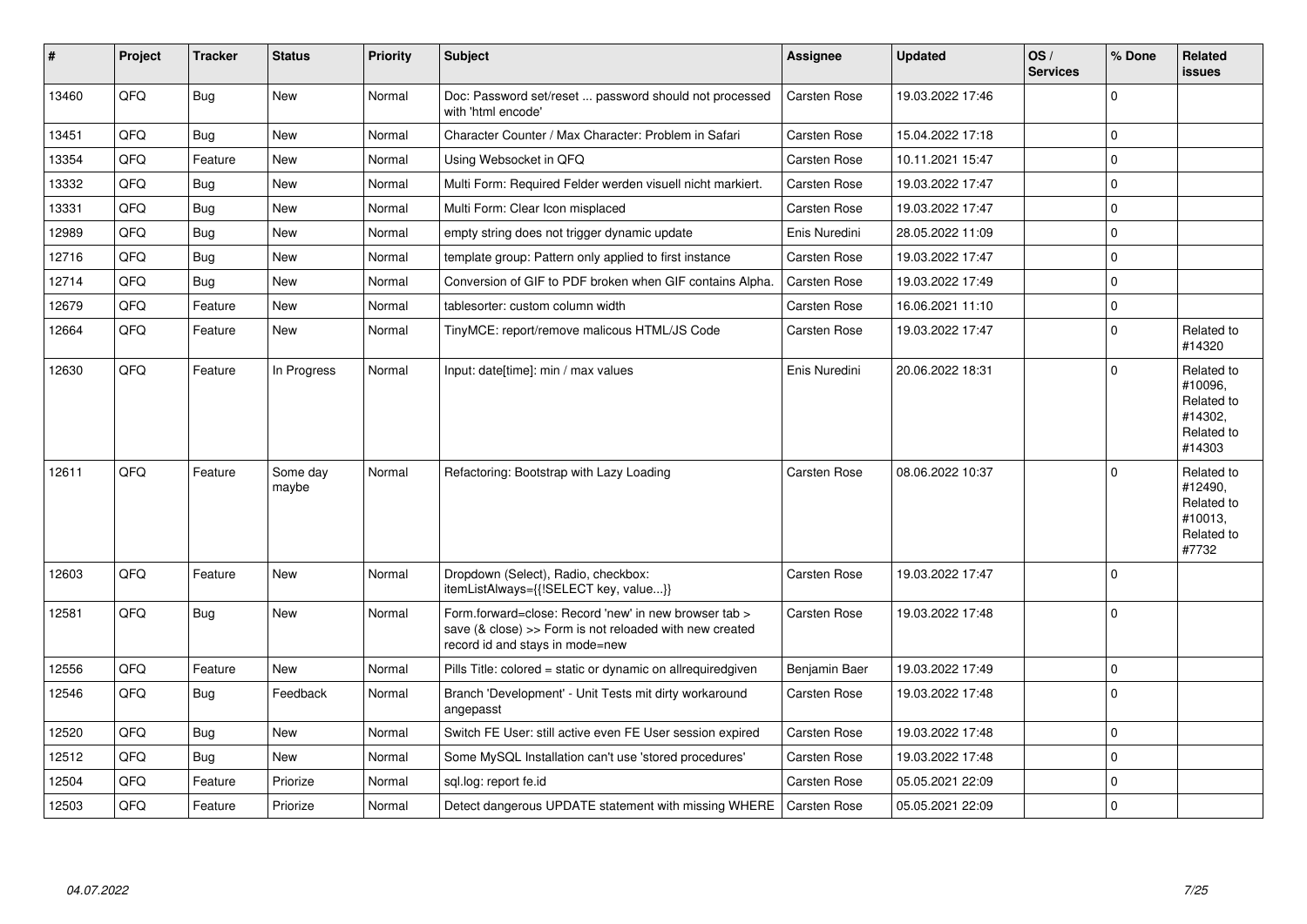| #     | Project | <b>Tracker</b> | <b>Status</b>     | <b>Priority</b> | <b>Subject</b>                                                                                                 | <b>Assignee</b>     | <b>Updated</b>   | OS/<br><b>Services</b> | % Done      | Related<br><b>issues</b>                                              |
|-------|---------|----------------|-------------------|-----------------|----------------------------------------------------------------------------------------------------------------|---------------------|------------------|------------------------|-------------|-----------------------------------------------------------------------|
| 12490 | QFQ     | Feature        | <b>New</b>        | Normal          | Loading Plugins in QFQ - see what tinymce does. (lazy<br>loading)                                              | Benjamin Baer       | 08.06.2022 10:37 |                        | $\Omega$    | Related to<br>#12611,<br>Related to<br>#10013,<br>Related to<br>#7732 |
| 12480 | QFQ     | Feature        | <b>New</b>        | Normal          | If QFQ upgrade is running, block further request                                                               | Carsten Rose        | 03.05.2021 20:45 |                        | $\Omega$    |                                                                       |
| 12477 | QFQ     | Feature        | New               | Normal          | Support for refactoring: Form, FormElement, diverse<br>Tabellen/Spalten, tt-content Records                    | Carsten Rose        | 03.05.2021 20:45 |                        | $\mathbf 0$ |                                                                       |
| 12476 | QFQ     | Feature        | <b>New</b>        | Normal          | clearMe: a) should trigger 'dirty', b) sticky on textarea resize                                               | Benjamin Baer       | 04.01.2022 08:40 |                        | $\Omega$    | Related to<br>#9528                                                   |
| 12474 | QFQ     | Feature        | <b>New</b>        | Normal          | Check BaseConfigURL if it is given and the the last char is '/'                                                | <b>Carsten Rose</b> | 03.05.2021 20:45 |                        | $\Omega$    |                                                                       |
| 12465 | QFQ     | Feature        | <b>New</b>        | Normal          | QFQ Function: use in FE to fill StoreRecord                                                                    | Carsten Rose        | 05.05.2021 21:58 |                        | $\Omega$    |                                                                       |
| 12452 | QFQ     | Feature        | Priorize          | Normal          | BaseURL: alsways with '/' at the end                                                                           | Carsten Rose        | 19.06.2022 13:45 |                        | $\mathbf 0$ | Related to<br>#10782                                                  |
| 12439 | QFQ     | Feature        | In Progress       | Normal          | TinyMCE Paste from Word & Character Count/Limit                                                                | Carsten Rose        | 05.05.2021 22:15 |                        | $\mathbf 0$ |                                                                       |
| 12413 | QFQ     | Feature        | New               | Normal          | STORE TYPO3: enhance for {{be users.email:T}},<br>{{fe users.email:T}}                                         | Carsten Rose        | 03.05.2021 20:45 |                        | $\mathbf 0$ | Related to<br>#12412,<br>Related to<br>#10012                         |
| 12412 | QFQ     | Feature        | <b>New</b>        | Normal          | Action/Escape qualifier 'e' (empty), '0': if given, an empty<br>string (or '0') will be treated as 'not found' | Carsten Rose        | 08.05.2021 09:40 |                        | $\Omega$    | Related to<br>#12413.<br>Related to<br>#10012                         |
| 12400 | QFQ     | Feature        | New               | Normal          | Tutorial ist in QFQ Doku, Wird in der Suche gefunden, es<br>gibt aber kein Menupunkt - Inhalt ueberpruefen     | Carsten Rose        | 03.05.2021 20:45 |                        | $\Omega$    |                                                                       |
| 12337 | QFQ     | Feature        | Some day<br>maybe | Normal          | Database.php: better caching                                                                                   | Carsten Rose        | 16.09.2021 15:10 |                        | $\Omega$    |                                                                       |
| 12330 | QFQ     | Feature        | <b>New</b>        | Normal          | Copy to input field / text area / TinyMCE                                                                      | Carsten Rose        | 07.04.2021 09:01 |                        | $\mathbf 0$ |                                                                       |
| 12327 | QFQ     | Bug            | <b>New</b>        | Normal          | Copy to clipboard: Glyphicon can not be changed                                                                | Carsten Rose        | 27.12.2021 17:59 |                        | $\Omega$    |                                                                       |
| 12325 | QFQ     | Bug            | Priorize          | Normal          | MultiDB form.dblndex not working for report syntax                                                             | Carsten Rose        | 07.09.2021 13:37 |                        | $\Omega$    | Related to<br>#12145,<br>Related to<br>#12314                         |
| 12315 | QFQ     | Feature        | Some day<br>maybe | Normal          | Form History (Diffs) / Backups                                                                                 | Carsten Rose        | 16.09.2021 15:10 |                        | $\Omega$    |                                                                       |
| 12269 | QFQ     | Feature        | <b>New</b>        | Normal          | 2FA - Login                                                                                                    | Carsten Rose        | 03.05.2021 20:45 |                        | $\mathbf 0$ |                                                                       |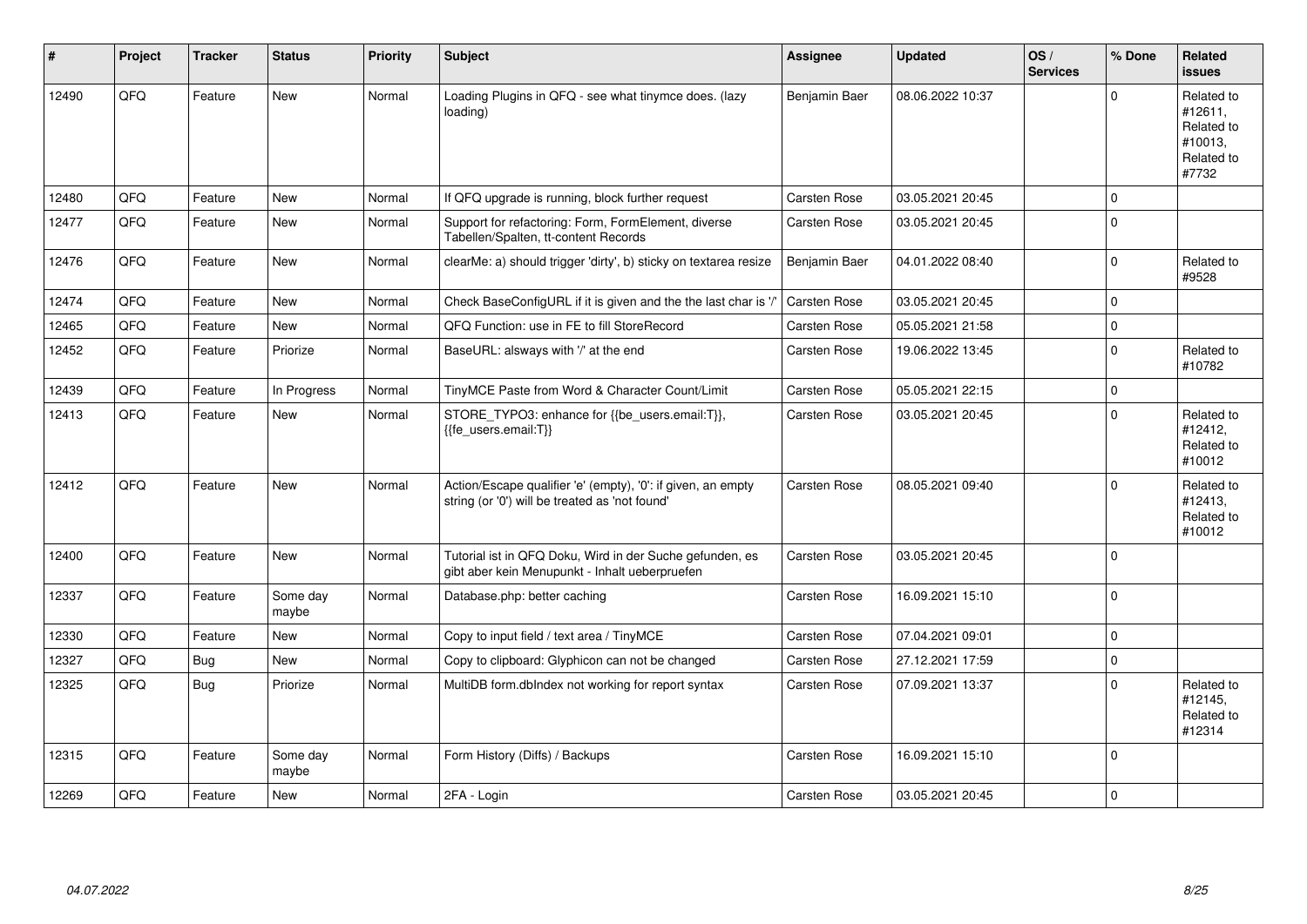| #     | Project | <b>Tracker</b> | <b>Status</b> | <b>Priority</b> | Subject                                                                                              | <b>Assignee</b>                                        | <b>Updated</b>   | OS/<br><b>Services</b> | % Done      | <b>Related</b><br>issues                                                    |                      |
|-------|---------|----------------|---------------|-----------------|------------------------------------------------------------------------------------------------------|--------------------------------------------------------|------------------|------------------------|-------------|-----------------------------------------------------------------------------|----------------------|
| 12262 | QFQ     | Feature        | ToDo          | Normal          | Form buttons on top: more customable                                                                 | Enis Nuredini                                          | 17.06.2022 10:44 |                        | $\Omega$    | Related to<br>#13945, Has<br>duplicate<br>#4046, Has<br>duplicate<br>#10080 |                      |
| 12187 | QFQ     | Bug            | <b>New</b>    | Normal          | Trigger FormAsFile() via Report: probably problem with multi<br>DB setup                             | Carsten Rose                                           | 20.03.2021 21:20 |                        | $\Omega$    |                                                                             |                      |
| 12163 | QFQ     | Feature        | <b>New</b>    | Normal          | Checkbox: table wrap                                                                                 | Carsten Rose                                           | 03.05.2021 20:51 |                        | $\mathbf 0$ |                                                                             |                      |
| 12162 | QFQ     | Feature        | <b>New</b>    | Normal          | FE.type=sendmail: personalized mailing (several mails) via<br>template                               | Carsten Rose                                           | 03.05.2021 20:45 |                        | $\mathbf 0$ |                                                                             |                      |
| 12156 | QFQ     | Feature        | <b>New</b>    | Normal          | Form: Optional disable 'leave page'                                                                  |                                                        | 03.05.2021 20:45 |                        | $\mathbf 0$ |                                                                             |                      |
| 12146 | QFQ     | Feature        | <b>New</b>    | Normal          | Autocron Job: Anzeigen wann der naechste Job ausgefuehrt<br>wird, resp das er nicht ausgefuehrt wird | Carsten Rose                                           | 15.03.2021 15:23 |                        | $\mathbf 0$ |                                                                             |                      |
| 12135 | QFQ     | Feature        | New           | Normal          | Subrecord: Notiz                                                                                     |                                                        | 24.04.2021 16:58 |                        | $\mathbf 0$ |                                                                             |                      |
| 12133 | QFQ     | Bug            | <b>New</b>    | Normal          | NPM, phpSpreadSheet aktualisieren                                                                    | Carsten Rose                                           | 15.03.2021 09:04 |                        | $\mathbf 0$ |                                                                             |                      |
| 12119 | QFQ     | Feature        | New           | Normal          | AS paged: error message missing if there ist no 'r' argument.                                        | Carsten Rose                                           | 03.05.2021 20:51 |                        | $\mathbf 0$ |                                                                             |                      |
| 12109 | QFQ     | Feature        | <b>New</b>    | Normal          | Donwload Link: Plain, SIP, Persistent Link, Peristent SIP -<br>new notation                          | Carsten Rose                                           | 03.05.2021 20:45 |                        | $\mathbf 0$ | Related to<br>#12085                                                        |                      |
| 12045 | QFQ     | Bug            | New           | Normal          | templateGroup afterSave FE: Aufruf ohne<br>sqlHonorFormElements funktioniert nicht                   | Carsten Rose                                           | 18.02.2021 16:33 |                        | $\Omega$    |                                                                             |                      |
| 12040 | QFQ     | Bug            | <b>New</b>    | Normal          | FE Mode 'hidden' für zwei FEs auf einer Zeile                                                        | Carsten Rose                                           | 18.02.2021 10:13 |                        | $\mathbf 0$ |                                                                             |                      |
| 12039 | QFQ     | Feature        | <b>New</b>    | Normal          | Missing htmlSpecialChar() in pre processing on form submit                                           |                                                        | 18.02.2021 00:09 |                        | $\mathbf 0$ | Related to<br>#14320                                                        |                      |
| 12038 | QFQ     | Feature        | <b>New</b>    | Normal          | a) STORE_VAR: filenameOnlyStripUniq, b) SP:<br>QSTRIPUNIQ()                                          |                                                        | 17.02.2021 23:55 |                        | $\mathbf 0$ |                                                                             |                      |
| 12024 | QFQ     | Feature        | New           | Normal          | Excel Export: text columns by default decode<br>htmlspeciachar()                                     | Carsten Rose                                           | 17.02.2021 23:55 |                        | $\mathbf 0$ | Related to<br>#12022                                                        |                      |
| 12023 | QFQ     | Feature        | New           | Normal          | MySQL Stored Precdure: QDECODESPECIALCHAR()                                                          | Carsten Rose                                           | 16.02.2021 11:16 |                        | $\mathbf 0$ | Related to<br>#12022                                                        |                      |
| 11980 | QFQ     | Feature        | In Progress   | Normal          | protected verzeichnis MUSS geschützt werden                                                          | Carsten Rose                                           | 07.09.2021 13:30 |                        | $\mathbf 0$ |                                                                             |                      |
| 11955 | QFQ     | Feature        | New           | Normal          | subrecord: new title option to set <th> attributes - e.g. to<br/>customize tablesorter options.</th> | attributes - e.g. to<br>customize tablesorter options. | Carsten Rose     | 03.05.2021 20:47       |             | 0                                                                           | Related to<br>#11775 |
| 11892 | QFQ     | Feature        | New           | Normal          | tablesorter: columns with links are hard to order - new<br>qualifier 'Y: <ord>'</ord>                | Enis Nuredini                                          | 23.03.2022 09:22 |                        | 0           |                                                                             |                      |
| 11775 | QFQ     | Feature        | New           | Normal          | Subrecord Tooltip pro Feld                                                                           | Carsten Rose                                           | 18.12.2020 15:22 |                        | $\mathbf 0$ | Related to<br>#11955                                                        |                      |
| 11752 | QFQ     | <b>Bug</b>     | New           | Normal          | checkbox renders multiple input elements with same name                                              | Carsten Rose                                           | 17.12.2020 14:58 |                        | 0           | Related to<br>#11750                                                        |                      |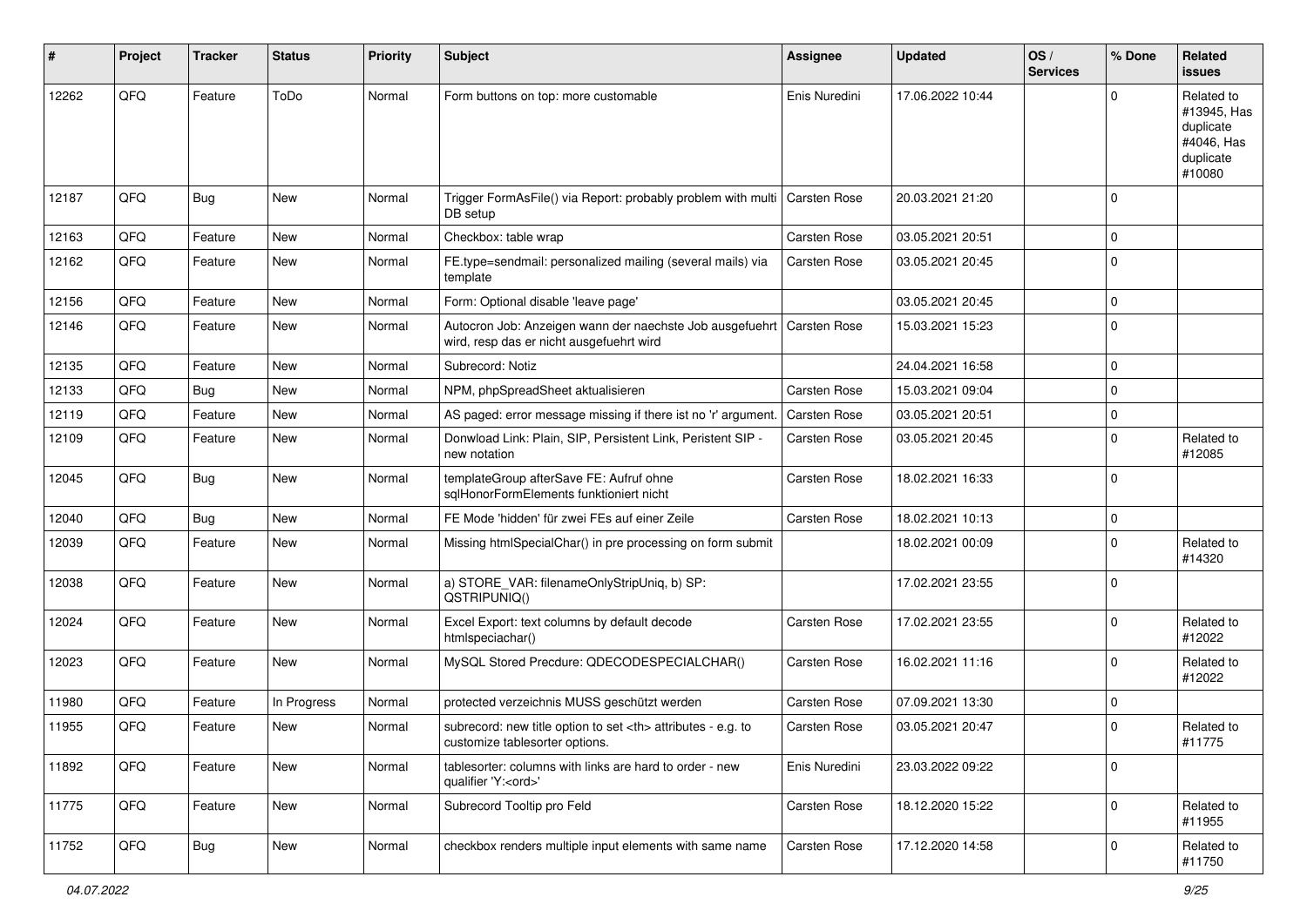| $\vert$ # | Project | <b>Tracker</b> | <b>Status</b>     | <b>Priority</b> | <b>Subject</b>                                                       | <b>Assignee</b>     | <b>Updated</b>   | OS/<br><b>Services</b> | % Done      | <b>Related</b><br><b>issues</b>                                                                                                |
|-----------|---------|----------------|-------------------|-----------------|----------------------------------------------------------------------|---------------------|------------------|------------------------|-------------|--------------------------------------------------------------------------------------------------------------------------------|
| 11747     | QFQ     | Feature        | <b>New</b>        | Normal          | Maintenance Page with Redirect                                       | Carsten Rose        | 03.05.2021 20:47 |                        | $\mathbf 0$ | Related to<br>#11741                                                                                                           |
| 11716     | QFQ     | Feature        | <b>New</b>        | Normal          | Form an beliebiger Stelle im Report anzeigen                         |                     | 09.12.2020 09:47 |                        | 0           |                                                                                                                                |
| 11715     | QFQ     | <b>Bug</b>     | New               | Normal          | acceptZeroAsRequired and requiredOffButMark do not<br>coincide       |                     | 08.12.2020 12:13 |                        | $\Omega$    |                                                                                                                                |
| 11702     | QFQ     | Feature        | <b>New</b>        | Normal          | HTML Special Char makes no sense for 'allbut' if '&' is<br>forbidden | <b>Carsten Rose</b> | 07.12.2021 16:35 |                        | $\mathbf 0$ | Related to<br>#5112,<br>Related to<br>#14320                                                                                   |
| 11695     | QFQ     | <b>Bug</b>     | <b>New</b>        | Normal          | MultiForm required FE Error                                          | Carsten Rose        | 04.12.2020 13:34 |                        | $\Omega$    |                                                                                                                                |
| 11668     | QFQ     | <b>Bug</b>     | New               | Normal          | Play function.sql - problem with mysql                               | Carsten Rose        | 03.05.2021 20:48 |                        | $\Omega$    |                                                                                                                                |
| 11667     | QFQ     | <b>Bug</b>     | <b>New</b>        | Normal          | MySQL mariadb-server-10.3: Incorrect datetime value                  | Carsten Rose        | 03.05.2021 20:48 |                        | $\Omega$    |                                                                                                                                |
| 11535     | QFQ     | Feature        | <b>New</b>        | Normal          | Ability to create SQL columns in frontend QFQ forms                  |                     | 17.11.2020 12:11 |                        | $\mathbf 0$ |                                                                                                                                |
| 11534     | QFQ     | Feature        | <b>New</b>        | Normal          | Report: Action on selected rows - Table batchprocessing<br>feature   |                     | 18.11.2020 08:15 |                        | $\mathbf 0$ |                                                                                                                                |
| 11523     | QFQ     | Feature        | <b>New</b>        | Normal          | Mit dynamic Update erkennen, ob Upload gemacht wurde                 | Carsten Rose        | 13.11.2020 15:07 |                        | $\mathbf 0$ | Related to<br>#9533                                                                                                            |
| 11522     | QFQ     | <b>Bug</b>     | <b>New</b>        | Normal          | Aus/Einblenden von Reitern                                           |                     | 13.11.2020 14:58 |                        | $\mathbf 0$ |                                                                                                                                |
| 11517     | QFQ     | Bug            | In Progress       | Normal          | extraButtonInfo Broken for multiple FormElements                     | Carsten Rose        | 12.05.2022 13:12 |                        | $\mathbf 0$ | Related to<br>#7890,<br>Related to<br>#3811, Has<br>duplicate<br>#10905, Has<br>duplicate<br>#10553, Has<br>duplicate<br>#6779 |
| 11516     | QFQ     | Feature        | <b>New</b>        | Normal          | Multi Page Form (Previous/Next Buttons)                              | Carsten Rose        | 16.03.2021 17:52 |                        | $\mathbf 0$ |                                                                                                                                |
| 11504     | QFQ     | Feature        | <b>New</b>        | Normal          | Dynamic Update: Button text update for 'Save',' Close' &<br>'Delete' | Carsten Rose        | 12.11.2020 23:44 |                        | $\mathbf 0$ |                                                                                                                                |
| 11460     | QFQ     | Feature        | New               | Normal          | Easier creation of changelog: gitchangelog                           | Carsten Rose        | 12.06.2021 10:20 |                        | 0           | Related to<br>#13467                                                                                                           |
| 11347     | QFQ     | <b>Bug</b>     | Feedback          | Normal          | If Bedingungen funktionieren nicht korrekt                           | Christoph Fuchs     | 21.03.2021 20:37 |                        | $\mathbf 0$ |                                                                                                                                |
| 11323     | QFQ     | Feature        | Some day<br>maybe | Normal          | Report Frontend Editor Modal + Codemirror                            | Carsten Rose        | 16.09.2021 15:10 |                        | $\mathbf 0$ | Related to<br>#11036                                                                                                           |
| 11322     | QFQ     | Feature        | Some day<br>maybe | Normal          | Form Element JSON - (multiline parameter field)                      | Carsten Rose        | 16.09.2021 15:10 |                        | $\mathbf 0$ |                                                                                                                                |
| 11320     | QFQ     | Feature        | Priorize          | Normal          | Typo3 Version 10 support                                             | Carsten Rose        | 05.05.2021 22:09 |                        | 0           |                                                                                                                                |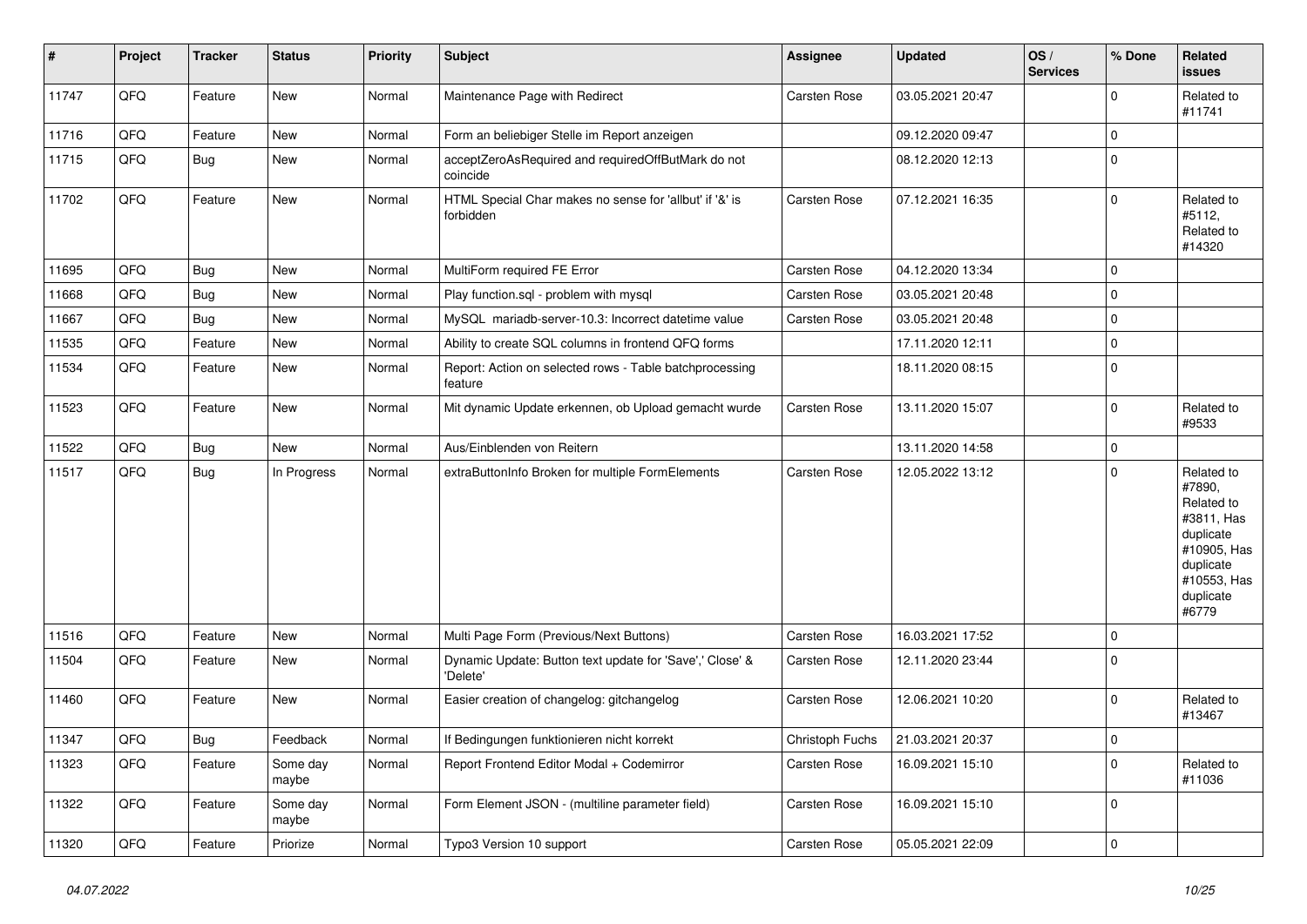| #     | Project | <b>Tracker</b> | <b>Status</b>     | <b>Priority</b> | <b>Subject</b>                                                                      | <b>Assignee</b> | <b>Updated</b>   | OS/<br><b>Services</b> | % Done      | <b>Related</b><br>issues                                             |
|-------|---------|----------------|-------------------|-----------------|-------------------------------------------------------------------------------------|-----------------|------------------|------------------------|-------------|----------------------------------------------------------------------|
| 11239 | QFQ     | Bug            | <b>New</b>        | Normal          | Radiobutton (plain): horizontales Rendern abhängig vom<br>Datentyp in der Datenbank | Carsten Rose    | 30.09.2020 18:37 |                        | $\mathbf 0$ |                                                                      |
| 11217 | QFQ     | Feature        | Some day<br>maybe | Normal          | <b>Extend Script Functionality</b>                                                  | Carsten Rose    | 16.09.2021 15:10 |                        | $\mathbf 0$ |                                                                      |
| 11080 | QFQ     | Feature        | New               | Normal          | Send MQTT messages                                                                  | Carsten Rose    | 29.08.2020 19:49 |                        | $\mathbf 0$ |                                                                      |
| 11076 | QFQ     | Feature        | In Progress       | Normal          | SELECT  AS _websocket                                                               | Carsten Rose    | 30.08.2020 17:49 |                        | $\mathbf 0$ |                                                                      |
| 11036 | QFQ     | Feature        | Some day<br>maybe | Normal          | inline report editor permissions                                                    | Carsten Rose    | 16.09.2021 15:09 |                        | $\mathbf 0$ | Related to<br>#11323                                                 |
| 10996 | QFQ     | Feature        | <b>New</b>        | Normal          | Download video via sip: no seek                                                     | Carsten Rose    | 12.08.2020 14:18 |                        | $\mathbf 0$ |                                                                      |
| 10979 | QFQ     | Feature        | <b>New</b>        | Normal          | Ajax Calls an API - dataReport                                                      | Carsten Rose    | 11.05.2022 12:15 |                        | $\mathbf 0$ |                                                                      |
| 10976 | QFQ     | Feature        | <b>New</b>        | Normal          | Excel Export Verbesserungen                                                         | Carsten Rose    | 06.08.2020 10:56 |                        | $\mathbf 0$ |                                                                      |
| 10937 | QFQ     | <b>Bug</b>     | <b>New</b>        | Normal          | Fehler mit abhängigen Select- Feldern beim Positionieren                            | Carsten Rose    | 12.11.2020 23:45 |                        | $\mathbf 0$ |                                                                      |
| 10890 | QFQ     | <b>Bug</b>     | <b>New</b>        | Normal          | AutoCron hangs                                                                      |                 | 20.07.2020 13:56 |                        | $\mathbf 0$ |                                                                      |
| 10874 | QFQ     | Feature        | New               | Normal          | Erstellen eines Foreign Keys in der Tabelle "FormElement"                           |                 | 13.07.2020 10:11 |                        | $\mathbf 0$ |                                                                      |
| 10819 | QFQ     | Feature        | New               | Normal          | Persistent SIP - second try                                                         | Carsten Rose    | 29.06.2020 23:02 |                        | $\mathbf 0$ | Related to<br>#6261                                                  |
| 10782 | QFQ     | Feature        | Feedback          | Normal          | Tiny MCE: Image Upload                                                              | Enis Nuredini   | 16.05.2022 23:16 |                        | $\mathbf 0$ | Related to<br>#12452                                                 |
| 10763 | QFQ     | Feature        | <b>New</b>        | Normal          | form accessed and submitted despite logout?                                         |                 | 16.06.2020 11:43 |                        | $\mathbf 0$ |                                                                      |
| 10759 | QFQ     | <b>Bug</b>     | <b>New</b>        | Normal          | emptyMeansNull - Feld falsch aktualisiert                                           |                 | 12.11.2020 23:45 |                        | $\mathbf 0$ |                                                                      |
| 10745 | QFQ     | Feature        | Some day<br>maybe | Normal          | Tablesorter Excel Export                                                            | Carsten Rose    | 16.09.2021 15:09 |                        | $\mathbf 0$ |                                                                      |
| 10738 | QFQ     | Feature        | Some day<br>maybe | Normal          | CORS headers for external API requests                                              |                 | 10.06.2020 14:00 |                        | $\mathbf 0$ |                                                                      |
| 10716 | QFQ     | Feature        | Some day<br>maybe | Normal          | Business Logic mit Externen Skripten                                                | Carsten Rose    | 16.09.2021 15:10 |                        | $\mathbf 0$ | Related to<br>#10713,<br>Related to<br>#8217                         |
| 10714 | QFQ     | Feature        | <b>New</b>        | Normal          | multi Table Form                                                                    | Carsten Rose    | 16.03.2021 18:44 |                        | 0           |                                                                      |
| 10704 | QFQ     | <b>Bug</b>     | <b>New</b>        | Normal          | wkhtml problem rendering fullCalendar.js / fabric.js >><br>successor: puppeteer     | Carsten Rose    | 12.11.2020 23:45 |                        | $\mathbf 0$ | Related to<br>#5024,<br>Related to<br>#4650,<br>Related to<br>#10715 |
| 10661 | QFQ     | <b>Bug</b>     | In Progress       | Normal          | Typo3 Warnungen                                                                     | Carsten Rose    | 07.09.2021 13:23 |                        | $\mathbf 0$ | Related to<br>#12440                                                 |
| 10658 | QFQ     | <b>Bug</b>     | New               | Normal          | processReadOnly broken                                                              | Carsten Rose    | 27.05.2020 17:55 |                        | $\pmb{0}$   |                                                                      |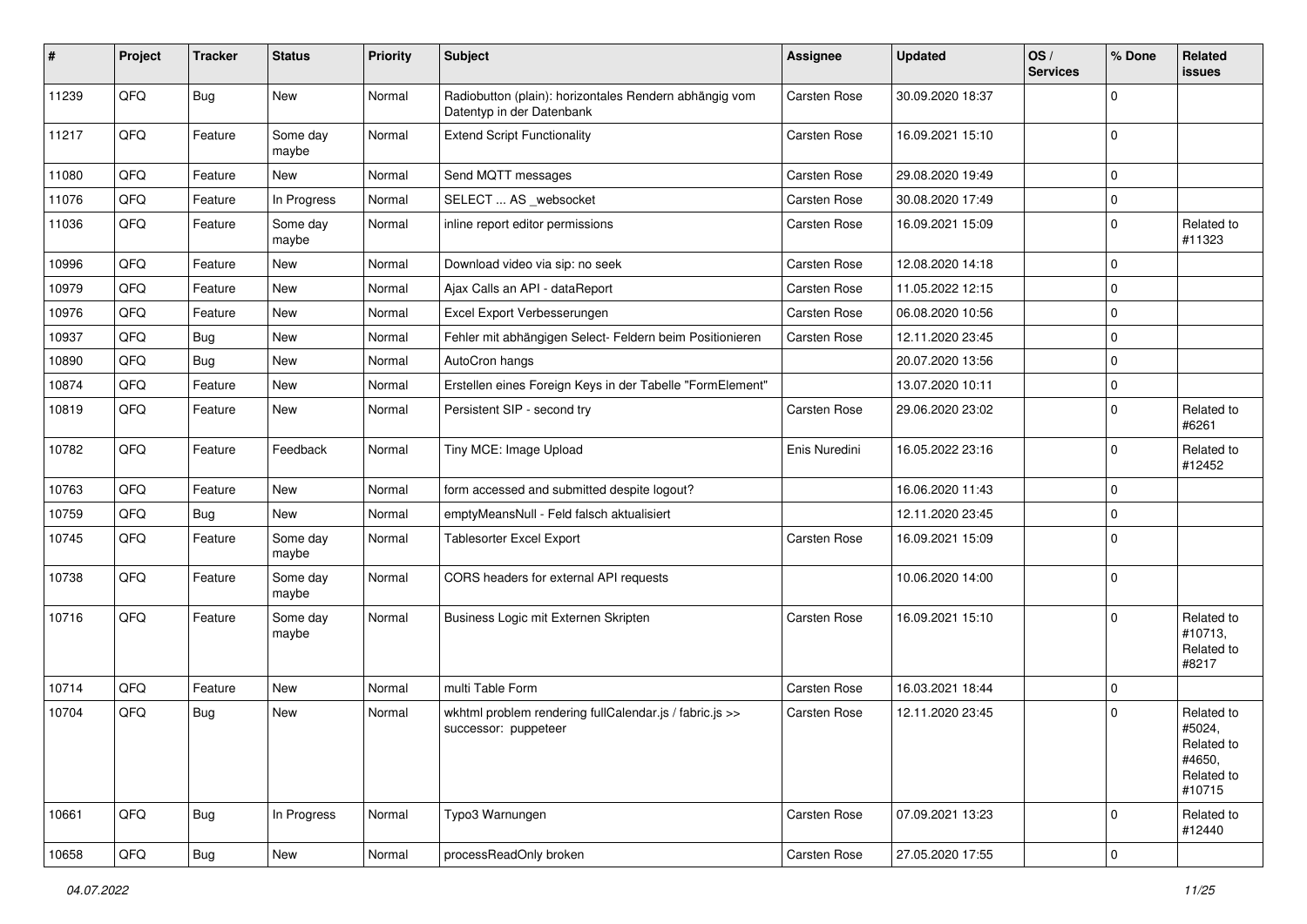| $\vert$ # | Project | <b>Tracker</b> | <b>Status</b>     | <b>Priority</b> | <b>Subject</b>                                                                           | Assignee            | <b>Updated</b>   | OS/<br><b>Services</b> | % Done      | Related<br>issues                                                      |
|-----------|---------|----------------|-------------------|-----------------|------------------------------------------------------------------------------------------|---------------------|------------------|------------------------|-------------|------------------------------------------------------------------------|
| 10593     | QFQ     | Feature        | <b>New</b>        | Normal          | label2: text behind input element                                                        | Carsten Rose        | 16.05.2020 10:57 |                        | $\mathbf 0$ |                                                                        |
| 10588     | QFQ     | <b>Bug</b>     | <b>New</b>        | Normal          | typeahed Tag: Doku anpassen                                                              | Carsten Rose        | 12.11.2020 23:45 |                        | $\Omega$    |                                                                        |
| 10569     | QFQ     | Feature        | Priorize          | Normal          | link _blank more safe                                                                    | Enis Nuredini       | 25.03.2022 12:44 |                        | $\Omega$    |                                                                        |
| 10463     | QFQ     | Feature        | <b>New</b>        | Normal          | Report _link: expliztes setzen von HTML Tags (Bedarf fuer<br>'data-selenium' & 'id')     | Enis Nuredini       | 23.03.2022 09:23 |                        | $\Omega$    | Related to<br>#7648                                                    |
| 10443     | QFQ     | Feature        | In Progress       | Normal          | Konzept api / live                                                                       | Carsten Rose        | 07.05.2020 09:39 |                        | $\Omega$    |                                                                        |
| 10384     | QFQ     | Feature        | <b>New</b>        | Normal          | Parameter Exchange QFQ Instances                                                         |                     | 07.05.2020 09:38 |                        | $\mathbf 0$ |                                                                        |
| 10345     | QFQ     | Feature        | <b>New</b>        | Normal          | Templates - Patterns QFQ Style                                                           |                     | 03.05.2021 21:01 |                        | $\mathbf 0$ | Related to<br>#10713                                                   |
| 10324     | QFQ     | <b>Bug</b>     | New               | Normal          | Excel Export mit Template funktioniert nur, wenn Template<br>vor uid kommt               |                     | 30.03.2020 11:20 |                        | $\mathbf 0$ | Related to<br>#10257                                                   |
| 10322     | QFQ     | Bug            | <b>New</b>        | Normal          | FormElement / Radio: missing column 'enum' >> FE not<br>reported                         | Carsten Rose        | 07.05.2020 09:37 |                        | $\Omega$    |                                                                        |
| 10124     | QFQ     | Feature        | Feedback          | Normal          | qfq AAI-Login                                                                            | Karin Niffeler      | 07.05.2020 09:36 |                        | $\Omega$    |                                                                        |
| 10119     | QFQ     | Feature        | <b>New</b>        | Normal          | Dropdown (selectlist) & TypeAhead: format and catagorize<br>list                         | Carsten Rose        | 07.05.2020 09:36 |                        | $\Omega$    |                                                                        |
| 10116     | QFQ     | Feature        | Some day<br>maybe | Normal          | TypeAhead: Tag - show inside 'input' element                                             | Carsten Rose        | 16.09.2021 15:09 |                        | $\mathbf 0$ |                                                                        |
| 10095     | QFQ     | Feature        | Some day<br>maybe | Normal          | Generic Gitlab Integration into QFQ                                                      | Carsten Rose        | 16.09.2021 15:10 |                        | $\mathbf 0$ |                                                                        |
| 10082     | QFQ     | <b>Bug</b>     | New               | Normal          | FE.type=SELECT - 'sanatize' Class                                                        | Carsten Rose        | 07.05.2020 09:36 |                        | $\Omega$    | Related to<br>#10081                                                   |
| 10080     | QFQ     | Feature        | <b>New</b>        | Normal          | Popup on 'save' / 'close': configure dialog (answer<br>yes/no/cancle/)                   | <b>Carsten Rose</b> | 28.03.2021 20:52 |                        | $\mathbf 0$ | Is duplicate<br>of #12262                                              |
| 10015     | QFQ     | Feature        | Priorize          | Normal          | Monospace in Textarea                                                                    | <b>Carsten Rose</b> | 03.02.2020 13:40 |                        | 0           |                                                                        |
| 10014     | QFQ     | Feature        | New               | Normal          | Manual.rst: describe behaviour and process order of<br>fillStoreVar, slaveId, sqlBefore, | Carsten Rose        | 01.02.2020 22:31 |                        | $\mathbf 0$ |                                                                        |
| 10013     | QFQ     | Feature        | Some day<br>maybe | Normal          | FE.typ=editor: CodeMirror                                                                | Carsten Rose        | 08.06.2022 10:37 |                        | $\Omega$    | Related to<br>#12611,<br>Related to<br>#12490,<br>Related to<br>#7732  |
| 10012     | QFQ     | Feature        | Priorize          | Normal          | redirectAllMailTo: {{beEmail:T}}                                                         | Carsten Rose        | 08.05.2021 09:54 |                        | $\mathbf 0$ | Related to<br>#12412,<br>Related to<br>#12413,<br>Related to<br>#10011 |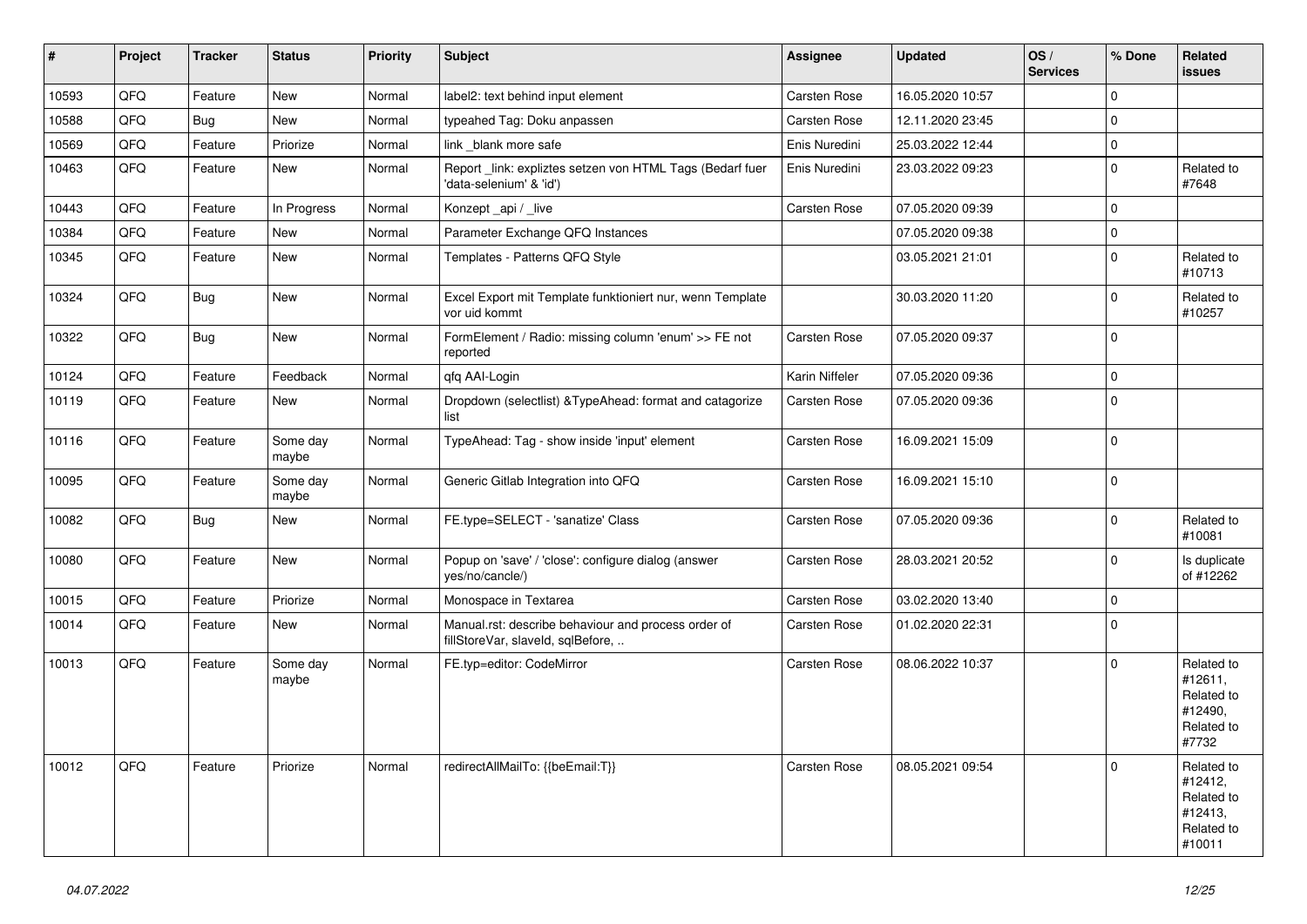| #     | <b>Project</b> | <b>Tracker</b> | <b>Status</b> | <b>Priority</b> | <b>Subject</b>                                                                                                                        | <b>Assignee</b>     | <b>Updated</b>   | OS/<br><b>Services</b> | % Done      | Related<br>issues                                                       |
|-------|----------------|----------------|---------------|-----------------|---------------------------------------------------------------------------------------------------------------------------------------|---------------------|------------------|------------------------|-------------|-------------------------------------------------------------------------|
| 10011 | QFQ            | Feature        | Priorize      | Normal          | Offer new STORE_TYPO3 Variable 'beUser', 'beEmail'                                                                                    | Carsten Rose        | 08.05.2021 09:51 |                        | $\Omega$    | Related to<br>#10012,<br>Related to<br>#12511                           |
| 10005 | QFQ            | Feature        | Priorize      | Normal          | Report / special column name:  AS calendar                                                                                            | Carsten Rose        | 03.06.2020 17:28 |                        | $\mathbf 0$ |                                                                         |
| 10003 | QFQ            | Feature        | Priorize      | Normal          | fieldset: stronger visualize group                                                                                                    | Benjamin Baer       | 12.02.2020 08:13 |                        | $\Omega$    |                                                                         |
| 9983  | QFQ            | Feature        | <b>New</b>    | Normal          | Report Notation: new keyword 'range'                                                                                                  | Carsten Rose        | 01.02.2020 15:55 |                        | $\Omega$    |                                                                         |
| 9975  | QFQ            | Bug            | Priorize      | Normal          | Dropdown Menu: 'r:3' broken                                                                                                           | Carsten Rose        | 01.02.2020 10:13 |                        | $\Omega$    |                                                                         |
| 9968  | QFQ            | Feature        | Priorize      | Normal          | Tooltip in Links for Developer                                                                                                        | Carsten Rose        | 01.02.2020 23:17 |                        | $\Omega$    |                                                                         |
| 9958  | QFQ            | <b>Bug</b>     | Priorize      | Normal          | Broken subrecord query: no error message                                                                                              | Carsten Rose        | 05.02.2021 15:15 |                        | $\mathbf 0$ |                                                                         |
| 9947  | QFQ            | <b>Bug</b>     | Priorize      | Normal          | Unwanted error message if missing 'typeAheadSqlPrefetch'                                                                              | Carsten Rose        | 01.02.2020 10:13 |                        | $\Omega$    |                                                                         |
| 9928  | QFQ            | Feature        | Priorize      | Normal          | SpecialColumnName: a) Deprecated: ' AS "_+tag " ', b)<br>New: ' AS "_ <tag1><tag2>"'</tag2></tag1>                                    | Carsten Rose        | 01.02.2020 23:17 |                        | $\Omega$    | Related to<br>#9929                                                     |
| 9927  | QFQ            | Feature        | New           | Normal          | QFQ Update: a) Update nur machen wenn BE User<br>eingeloggt ist., b) Bei Fehler genaue Meldung welcher<br>Updateschritt Probleme hat. | Carsten Rose        | 22.01.2020 12:59 |                        | $\Omega$    |                                                                         |
| 9900  | QFQ            | Feature        | Priorize      | Normal          | Generic API Call: tt-content record >> JSON                                                                                           | Carsten Rose        | 01.02.2020 10:13 |                        | $\Omega$    |                                                                         |
| 9898  | QFQ            | Bug            | Feedback      | Normal          | Formular trotz Timeout gespeichert                                                                                                    | Benjamin Baer       | 01.02.2020 15:56 |                        | $\Omega$    |                                                                         |
| 9862  | QFQ            | Bug            | Priorize      | Normal          | Failed writing to sql mail qfq.log should throw an exception                                                                          | <b>Carsten Rose</b> | 01.02.2020 10:13 |                        | $\Omega$    |                                                                         |
| 9855  | QFQ            | Bug            | New           | Normal          | <b>Required Check</b>                                                                                                                 |                     | 01.02.2020 15:56 |                        | $\Omega$    |                                                                         |
| 9853  | QFQ            | Feature        | New           | Normal          | Check das SQL / QFQ / Mail Logfile geschrieben wird                                                                                   |                     | 09.01.2020 11:15 |                        | $\Omega$    |                                                                         |
| 9834  | QFQ            | Bug            | Priorize      | Normal          | Input elements with tag 'disabled' are missing on<br>form-submit: server option 'processReadOnly' broken                              | Carsten Rose        | 07.12.2021 16:43 |                        | $\Omega$    | Related to<br>#9691,<br>Related to<br>#5305, Has<br>duplicate<br>#12331 |
| 9811  | QFQ            | Feature        | <b>New</b>    | Normal          | Report: tag every n'th row                                                                                                            | Carsten Rose        | 01.02.2020 23:22 |                        | $\Omega$    |                                                                         |
| 9783  | QFQ            | Bug            | <b>New</b>    | Normal          | Email with special characters                                                                                                         | Carsten Rose        | 01.02.2020 23:22 |                        | $\Omega$    |                                                                         |
| 9781  | QFQ            | Feature        | New           | Normal          | Button: CSS class to make buttons smaller                                                                                             | Carsten Rose        | 01.02.2020 23:22 |                        | $\Omega$    |                                                                         |
| 9777  | QFQ            | Feature        | New           | Normal          | Logging QFQ Variables                                                                                                                 | Carsten Rose        | 16.12.2019 17:17 |                        | $\Omega$    |                                                                         |
| 9773  | QFQ            | Bug            | New           | Normal          | form.parameter.formModeGlobal=requiredOff                                                                                             | Carsten Rose        | 01.02.2020 15:56 |                        | $\Omega$    |                                                                         |
| 9707  | QFQ            | Feature        | New           | Normal          | SIP security: encode pageld and check pageld on decode                                                                                | Carsten Rose        | 01.02.2020 23:22 |                        | 0           |                                                                         |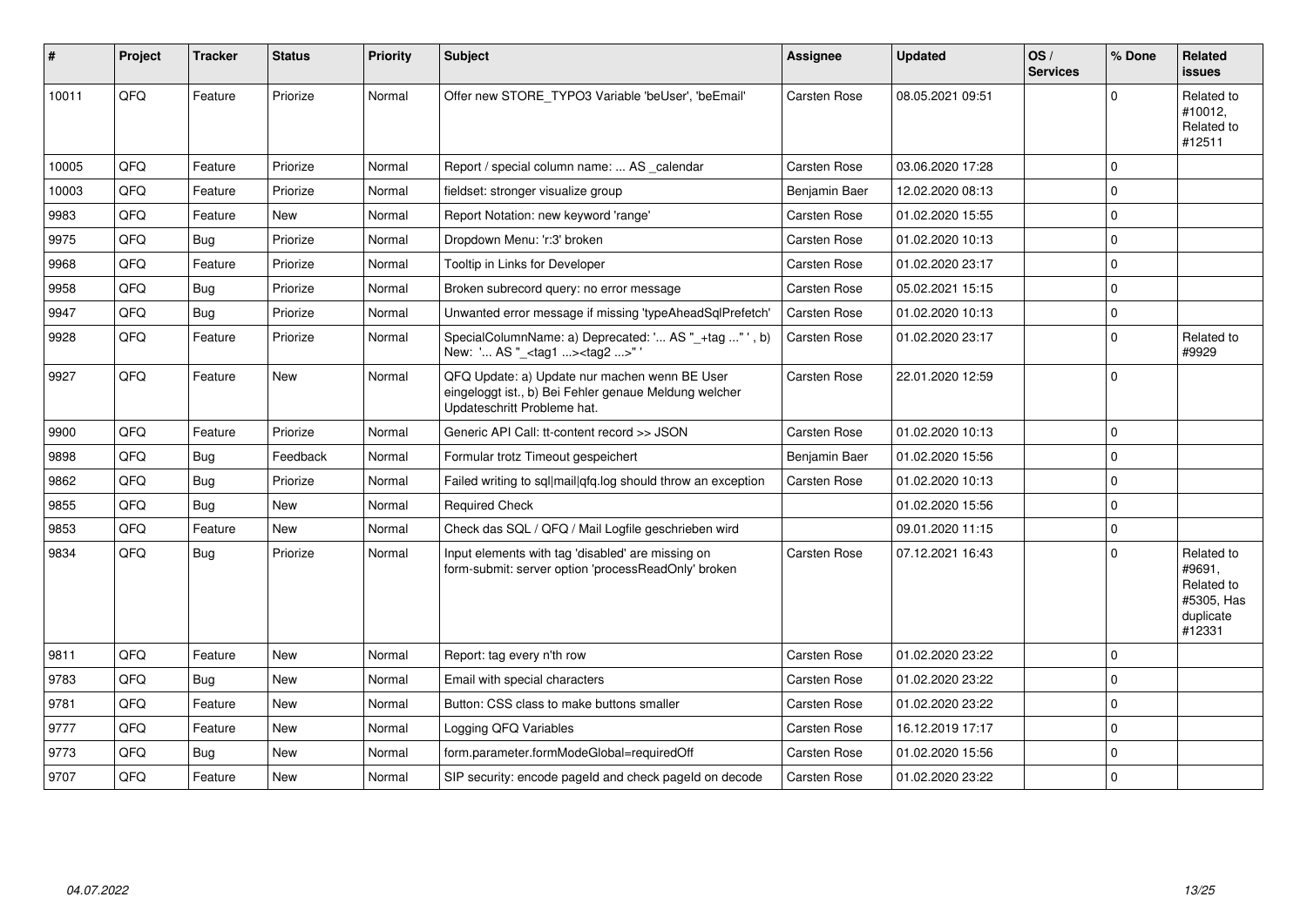| #    | Project | <b>Tracker</b> | <b>Status</b>     | <b>Priority</b> | <b>Subject</b>                                                              | <b>Assignee</b>     | <b>Updated</b>   | OS/<br><b>Services</b> | % Done      | <b>Related</b><br>issues                                             |
|------|---------|----------------|-------------------|-----------------|-----------------------------------------------------------------------------|---------------------|------------------|------------------------|-------------|----------------------------------------------------------------------|
| 9706 | QFQ     | Feature        | <b>New</b>        | Normal          | Multi File Upload (hidden template group)                                   | Carsten Rose        | 01.02.2020 23:22 |                        | $\Omega$    | Related to<br>#7521,<br>Related to<br>#5562.<br>Related to<br>#13330 |
| 9704 | QFQ     | Feature        | Some day<br>maybe | Normal          | Thumbnails Generieren beim Splitten von PDF Files                           | <b>Carsten Rose</b> | 11.12.2019 16:01 |                        | $\mathbf 0$ |                                                                      |
| 9669 | QFQ     | <b>Bug</b>     | Some day<br>maybe | Normal          | Checkbox / Template Group: radio/checkbox visible broken<br>after 'add'     | Carsten Rose        | 16.06.2021 13:47 |                        | $\mathbf 0$ | Related to<br>#8091                                                  |
| 9668 | QFQ     | Feature        | Priorize          | Normal          | Form.mode: rename 'hidden' to 'hide'                                        | Carsten Rose        | 05.05.2021 22:14 |                        | $\mathbf 0$ | Related to<br>#6437                                                  |
| 9602 | QFQ     | Feature        | <b>New</b>        | Normal          | Form definition as JSON                                                     | Carsten Rose        | 01.02.2020 23:21 |                        | $\mathbf 0$ | Related to<br>#9600                                                  |
| 9579 | QFQ     | Feature        | Some day<br>maybe | Normal          | Multiform with Process Row                                                  | Carsten Rose        | 11.12.2019 16:01 |                        | $\mathbf 0$ |                                                                      |
| 9537 | QFQ     | Feature        | New               | Normal          | FormEditor: Edit fieldset in FrontEnd                                       | Carsten Rose        | 01.02.2020 23:22 |                        | 0           |                                                                      |
| 9535 | QFQ     | Bug            | Feedback          | Normal          | Report:  AS '_vertical' - column to wide - vertical >> rot45,<br>rot90      | Benjamin Baer       | 01.02.2020 15:56 |                        | $\mathbf 0$ |                                                                      |
| 9533 | QFQ     | Bug            | New               | Normal          | FE.type=upload: Check in 'beforeSave' if upload is given                    | Carsten Rose        | 01.02.2020 23:22 |                        | $\mathbf 0$ | Related to<br>#11523                                                 |
| 9394 | QFQ     | Feature        | Priorize          | Normal          | REST: allow for non numerical ids in get requests                           | Carsten Rose        | 05.05.2021 22:10 |                        | 0           |                                                                      |
| 9352 | QFQ     | Feature        | New               | Normal          | FE 'Native' fire slaveld, sqlAfter, sqlIns                                  | <b>Carsten Rose</b> | 01.02.2020 23:22 |                        | $\mathbf 0$ |                                                                      |
| 9348 | QFQ     | Feature        | New               | Normal          | defaultThumbnailSize: pre render thumbnails                                 | Carsten Rose        | 12.06.2021 09:05 |                        | $\mathbf 0$ |                                                                      |
| 9346 | QFQ     | Feature        | Priorize          | Normal          | beforeSave: check if an upload is given                                     | Carsten Rose        | 11.06.2021 21:18 |                        | 0           |                                                                      |
| 9317 | QFQ     | Bug            | New               | Normal          | FE.type=note: with dynamic show/hidden an empty label<br>causes trouble     | Carsten Rose        | 01.02.2020 23:22 |                        | $\mathbf 0$ |                                                                      |
| 9281 | QFQ     | <b>Bug</b>     | Some day<br>maybe | Normal          | Allow STRICT_TRANS_TABLES                                                   | Carsten Rose        | 02.01.2021 18:43 |                        | $\mathbf 0$ |                                                                      |
| 9221 | QFQ     | Feature        | New               | Normal          | typeAhead: Zeichenlimite ausschalten                                        | Carsten Rose        | 29.06.2022 22:36 |                        | 0           |                                                                      |
| 9208 | QFQ     | Feature        | New               | Normal          | Manage 'recent' records                                                     | Carsten Rose        | 01.02.2020 23:22 |                        | $\mathbf 0$ |                                                                      |
| 9177 | QFQ     | <b>Bug</b>     | New               | Normal          | Bug? QFQ tries to save an action FE, which has real<br>existing column name | Carsten Rose        | 01.02.2020 23:22 |                        | 0           |                                                                      |
| 9136 | QFQ     | Feature        | New               | Normal          | Create ZIP files with dynamic PDFs                                          | Carsten Rose        | 01.02.2020 23:22 |                        | 0           |                                                                      |
| 9135 | QFQ     | Feature        | Priorize          | Normal          | Progress Bar generic / replace old hourglass download<br>popup              | Benjamin Baer       | 03.01.2022 07:43 |                        | $\mathbf 0$ |                                                                      |
| 9130 | QFG     | Feature        | Some day<br>maybe | Normal          | tablesorter: Automatic Row numbering / Zeilenummer                          | Benjamin Baer       | 01.02.2020 23:22 |                        | 0           |                                                                      |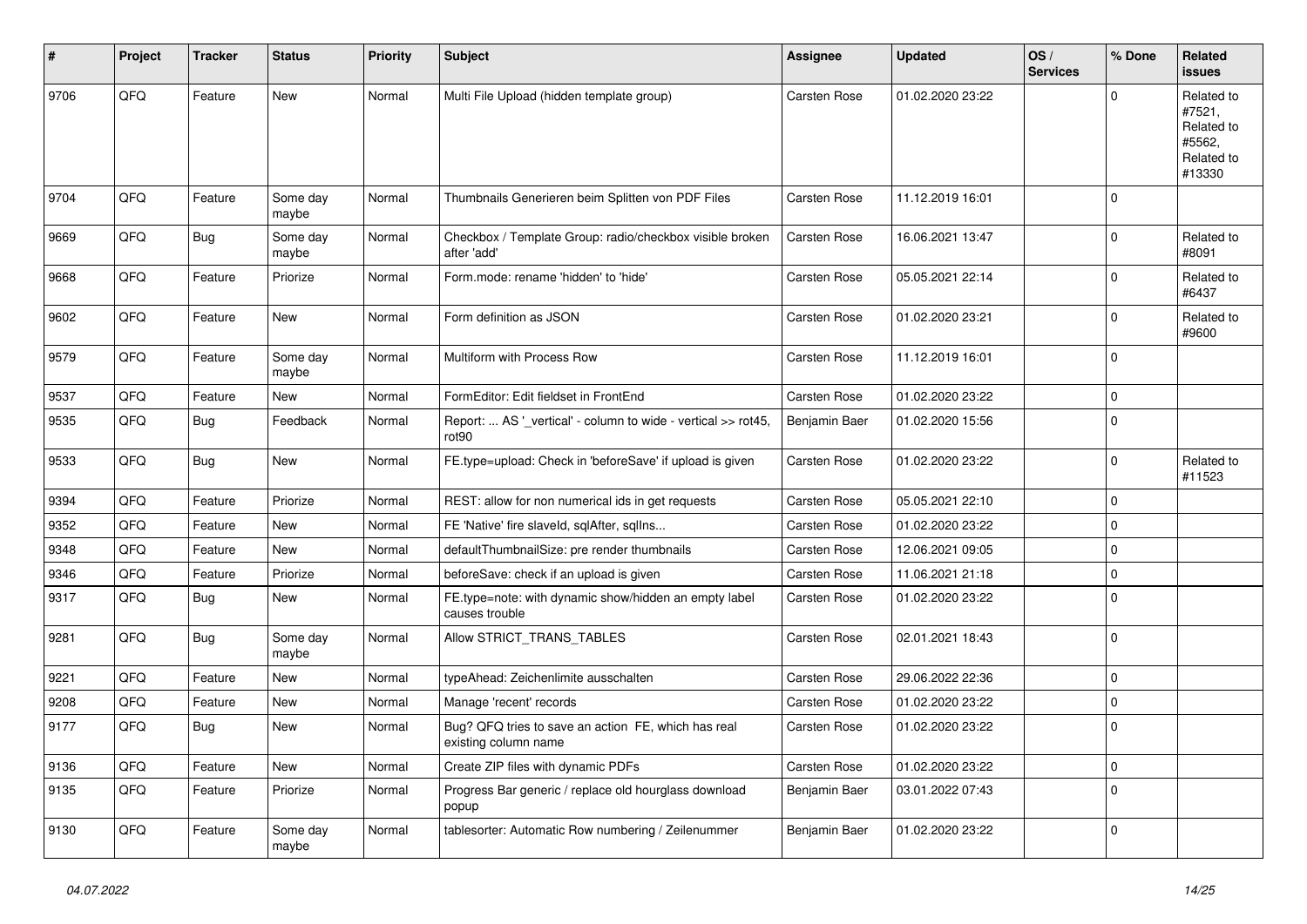| $\vert$ # | Project | <b>Tracker</b> | <b>Status</b>     | <b>Priority</b> | <b>Subject</b>                                                                                         | Assignee          | <b>Updated</b>   | OS/<br><b>Services</b> | % Done       | <b>Related</b><br>issues |
|-----------|---------|----------------|-------------------|-----------------|--------------------------------------------------------------------------------------------------------|-------------------|------------------|------------------------|--------------|--------------------------|
| 9129      | QFQ     | Feature        | <b>New</b>        | Normal          | sqlValidate: Message as notification, not as error                                                     | Carsten Rose      | 01.02.2020 23:22 |                        | $\Omega$     | Related to<br>#9128      |
| 9128      | QFQ     | Feature        | <b>New</b>        | Normal          | Error Message: not replaced variables- a) replace back to<br>'{{', b) underline                        | Carsten Rose      | 01.02.2020 23:22 |                        | $\mathbf{0}$ | Related to<br>#9129      |
| 9127      | QFQ     | <b>Bug</b>     | <b>New</b>        | Normal          | Error Message: change 'roll over' color - text not readable                                            | Carsten Rose      | 01.02.2020 23:22 |                        | 0            |                          |
| 9126      | QFQ     | <b>Bug</b>     | Some day<br>maybe | Normal          | hidden Form elements are present in page source                                                        |                   | 02.01.2021 18:41 |                        | $\Omega$     |                          |
| 9077      | QFQ     | <b>Bug</b>     | <b>New</b>        | Normal          | typeAheadSql: report broken SQL                                                                        | Carsten Rose      | 29.06.2022 22:35 |                        | $\mathbf 0$  | Related to<br>#4018      |
| 9024      | QFQ     | Bug            | Some day<br>maybe | Normal          | QFQ Einarbeitung                                                                                       |                   | 01.02.2020 15:56 |                        | $\mathbf 0$  |                          |
| 9020      | QFQ     | <b>Bug</b>     | Some day<br>maybe | Normal          | radio mit buttonClass und dynamicUpdate lassen sich nicht<br>kombinieren                               |                   | 11.12.2019 16:01 |                        | $\mathbf 0$  |                          |
| 9013      | QFQ     | Bug            | <b>New</b>        | Normal          | Error in Twig template not handled                                                                     | Carsten Rose      | 20.10.2021 13:43 |                        | 0            |                          |
| 8975      | QFQ     | Feature        | <b>New</b>        | Normal          | Report Notation: 2.0                                                                                   | Carsten Rose      | 01.02.2020 23:22 |                        | $\mathbf 0$  | Related to<br>#8963      |
| 8963      | QFQ     | Feature        | Priorize          | Normal          | Setting values in a store: flexible way                                                                | Carsten Rose      | 05.05.2021 22:10 |                        | $\mathbf 0$  | Related to<br>#8975      |
| 8894      | QFQ     | Feature        | Some day<br>maybe | Normal          | Documentation Tags Usable in QFQ Application                                                           | Carsten Rose      | 11.12.2019 16:01 |                        | $\mathbf 0$  |                          |
| 8892      | QFQ     | Feature        | Some day<br>maybe | Normal          | Display and Edit SQL Comments in Form Editor                                                           | Carsten Rose      | 11.12.2019 16:01 |                        | $\pmb{0}$    |                          |
| 8806      | QFQ     | Feature        | New               | Normal          | SQL Function nl2br                                                                                     | Carsten Rose      | 01.02.2020 23:22 |                        | $\pmb{0}$    |                          |
| 8719      | QFQ     | Feature        | New               | Normal          | extraButtonLock: add support for 0/1                                                                   | Carsten Rose      | 01.02.2020 23:22 |                        | $\pmb{0}$    |                          |
| 8702      | QFQ     | Feature        | New               | Normal          | Load Record which is locked: missing user info                                                         | Carsten Rose      | 11.12.2019 16:16 |                        | $\mathbf 0$  | Related to<br>#9789      |
| 8586      | QFQ     | Feature        | Some day<br>maybe | Normal          | QFQ: Enhance Error message for 'record not found'                                                      | Carsten Rose      | 16.09.2021 15:10 |                        | $\Omega$     |                          |
| 8585      | QFQ     | Feature        | Priorize          | Normal          | Enhance Error message for 'unknown form'                                                               | Carsten Rose      | 01.02.2020 10:13 |                        | $\mathbf 0$  |                          |
| 8584      | QFQ     | Feature        | Priorize          | Normal          | FE 'Action' - never assign to Container (except Template<br>Group)                                     | Carsten Rose      | 01.02.2020 10:13 |                        | $\mathbf{0}$ |                          |
| 8520      | QFQ     | Feature        | Some day<br>maybe | Normal          | Bring QFQ to Composer                                                                                  | Carsten Rose      | 16.09.2021 15:10 |                        | $\mathbf{0}$ |                          |
| 8336      | QFQ     | Feature        | <b>New</b>        | Normal          | Form > modified > Close New: a) Optional disable popup, b)<br>custom text, c) mode on save: close stay | Carsten Rose      | 01.02.2020 23:22 |                        | $\mathbf 0$  | Related to<br>#8335      |
| 8316      | QFQ     | Bug            | Feedback          | Normal          | Documentation/Behaviour for Nested Queries and<br>Record-Store confusing                               | Nicola Chiapolini | 20.11.2019 09:14 |                        | $\mathbf 0$  |                          |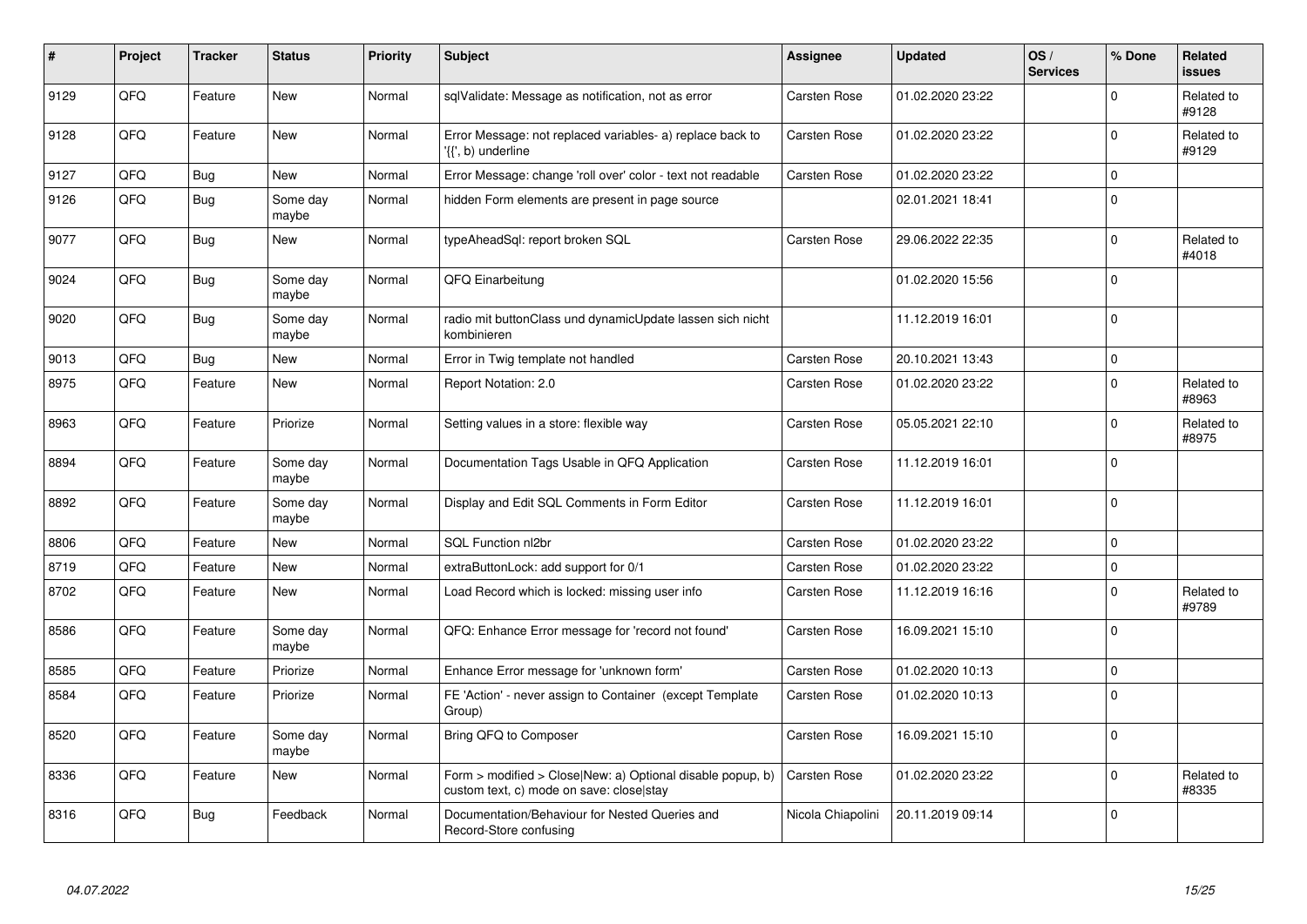| #    | Project | <b>Tracker</b> | <b>Status</b>     | <b>Priority</b> | <b>Subject</b>                                                                 | Assignee            | <b>Updated</b>   | OS/<br><b>Services</b> | % Done       | <b>Related</b><br><b>issues</b>                                        |
|------|---------|----------------|-------------------|-----------------|--------------------------------------------------------------------------------|---------------------|------------------|------------------------|--------------|------------------------------------------------------------------------|
| 8277 | QFQ     | Feature        | Priorize          | Normal          | fe.parameter.default=                                                          | Carsten Rose        | 01.02.2020 23:17 |                        | $\mathbf 0$  | Related to<br>#8113                                                    |
| 8217 | QFQ     | Feature        | <b>New</b>        | Normal          | if-elseif-else construct                                                       | Carsten Rose        | 16.03.2021 18:41 |                        | $\mathbf 0$  | Related to<br>#10716                                                   |
| 8187 | QFQ     | Feature        | New               | Normal          | Subrecord: enable/hide new button - make new/edit/delete<br>customizeable.     | Carsten Rose        | 06.03.2021 18:44 |                        | $\mathbf{0}$ | Related to<br>#11326                                                   |
| 8106 | QFQ     | <b>Bug</b>     | Some day<br>maybe | Normal          | Dynamic Update: Feld kann nicht auf empty zurückgesetzt<br>werden              | Carsten Rose        | 11.12.2019 16:01 |                        | 0            |                                                                        |
| 8101 | QFQ     | Feature        | Some day<br>maybe | Normal          | Password hash: support further hashing methods                                 | Carsten Rose        | 16.09.2021 15:10 |                        | $\Omega$     |                                                                        |
| 8089 | QFQ     | Feature        | <b>New</b>        | Normal          | Copy/Paste for FormElements                                                    | Carsten Rose        | 01.02.2020 23:22 |                        | $\Omega$     |                                                                        |
| 8056 | QFQ     | Feature        | Some day<br>maybe | Normal          | Termin Organisation (Reservation)                                              |                     | 01.02.2020 23:19 |                        | $\mathbf 0$  | Related to<br>#8658                                                    |
| 8049 | QFQ     | <b>Bug</b>     | New               | Normal          | FE.type=note, column 'value': text moves some pixel to top<br>after save       | <b>Carsten Rose</b> | 01.02.2020 23:22 |                        | $\mathbf 0$  |                                                                        |
| 8044 | QFQ     | Feature        | Priorize          | Normal          | Transaction: a) Form, b) Report                                                | Carsten Rose        | 05.05.2021 22:14 |                        | $\Omega$     | Related to<br>#8043                                                    |
| 8037 | QFQ     | <b>Bug</b>     | Priorize          | Normal          | FE.type=upload (advanced mode): {{slaveId:V}} missing<br>during dynamic update | Carsten Rose        | 01.02.2020 10:13 |                        | $\Omega$     |                                                                        |
| 8034 | QFQ     | Feature        | Priorize          | Normal          | FormElement 'data': 22.22.2222 should not be accepted                          | Carsten Rose        | 01.02.2020 10:13 |                        | 0            |                                                                        |
| 7965 | QFQ     | Feature        | Priorize          | Normal          | Input type 'text' with visual format - currency                                | Benjamin Baer       | 03.01.2022 07:45 |                        | $\mathbf 0$  |                                                                        |
| 7924 | QFQ     | Feature        | New               | Normal          | Radio/Checkbox with Tooltip                                                    | Carsten Rose        | 01.02.2020 23:22 |                        | 0            |                                                                        |
| 7921 | QFQ     | Feature        | Some day<br>maybe | Normal          | Rest API Export: URL kuerzer machen                                            |                     | 01.02.2020 23:19 |                        | $\mathbf 0$  |                                                                        |
| 7920 | QFQ     | Feature        | New               | Normal          | FE: Syntax Highlight, Zeinlenumbruch                                           | Carsten Rose        | 01.02.2020 10:03 |                        | 0            |                                                                        |
| 7890 | QFQ     | Bug            | New               | Normal          | FormElement 'required': extraButtonInfo not aligned                            | Carsten Rose        | 11.06.2021 21:17 |                        | $\mathbf 0$  | Related to<br>#11517                                                   |
| 7812 | QFQ     | Feature        | New               | Normal          | FE 'Subrecord' - new option 'subrecordShowFilter',<br>'subrecordPaging'        | Carsten Rose        | 01.02.2020 23:22 |                        | 0            |                                                                        |
| 7795 | QFQ     | Bug            | New               | Normal          | Readonly Form: Typeahead-Felder                                                | Carsten Rose        | 01.02.2020 23:22 |                        | $\Omega$     | Related to<br>#10640                                                   |
| 7732 | QFQ     | Feature        | Some day<br>maybe | Normal          | Javascript: Lazy Loading der add on libs                                       | Benjamin Baer       | 08.06.2022 10:38 |                        | 0            | Related to<br>#12611,<br>Related to<br>#12490,<br>Related to<br>#10013 |
| 7730 | QFQ     | Feature        | Priorize          | Normal          | SELECT Box: title in between                                                   | Benjamin Baer       | 01.02.2020 23:22 |                        | 0            |                                                                        |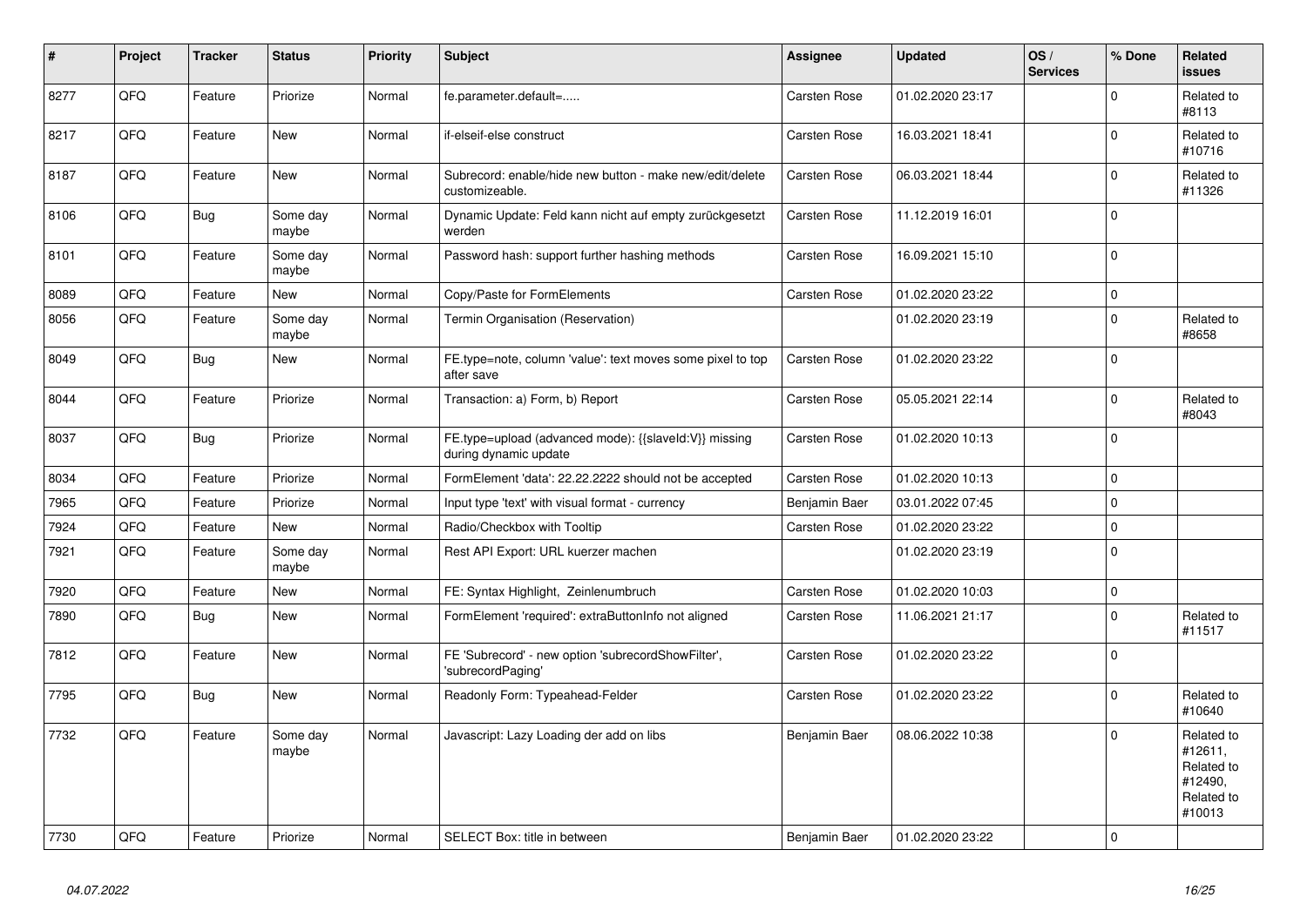| #    | Project | <b>Tracker</b> | <b>Status</b>     | <b>Priority</b> | <b>Subject</b>                                                                                        | <b>Assignee</b>     | <b>Updated</b>   | OS/<br><b>Services</b> | % Done   | Related<br><b>issues</b> |
|------|---------|----------------|-------------------|-----------------|-------------------------------------------------------------------------------------------------------|---------------------|------------------|------------------------|----------|--------------------------|
| 7685 | QFQ     | Bug            | New               | Normal          | Open FormElement from QFQ error message and save<br>modified record: error about missing {{formId:F}} | Carsten Rose        | 01.02.2020 23:22 |                        | $\Omega$ |                          |
| 7683 | QFQ     | Feature        | <b>New</b>        | Normal          | Special column names in '{{ SELECT  AS _link }}' should<br>be detected                                | Carsten Rose        | 01.02.2020 23:21 |                        | $\Omega$ |                          |
| 7681 | QFQ     | Feature        | <b>New</b>        | Normal          | Optional switch off 'check for modified record'                                                       | Carsten Rose        | 01.02.2020 23:21 |                        | $\Omega$ |                          |
| 7660 | QFQ     | Feature        | <b>New</b>        | Normal          | IMAP: import mails to DB, move / delete mails                                                         | Carsten Rose        | 01.02.2020 09:52 |                        | $\Omega$ |                          |
| 7656 | QFQ     | <b>Bug</b>     | Priorize          | Normal          | FE with required, 'pattern' and 'extraButtonLock': always<br>complain about missing value             | Carsten Rose        | 01.02.2020 10:13 |                        | $\Omega$ |                          |
| 7630 | QFQ     | Feature        | Priorize          | Normal          | detailed error message for simple upload                                                              | Carsten Rose        | 01.02.2020 10:13 |                        | $\Omega$ |                          |
| 7616 | QFQ     | <b>Bug</b>     | Priorize          | Normal          | Selectlist with Enum & Dynamic Update                                                                 | Carsten Rose        | 01.02.2020 10:13 |                        | $\Omega$ |                          |
| 7574 | QFQ     | Bug            | <b>New</b>        | Normal          | Substitute error: form element not reported / dont parse<br>Form.note                                 | Carsten Rose        | 01.02.2020 23:21 |                        | $\Omega$ |                          |
| 7547 | QFQ     | <b>Bug</b>     | <b>New</b>        | Normal          | Error Message in afterSave: wrong parameter column<br>reported                                        | <b>Carsten Rose</b> | 01.02.2020 23:22 |                        | $\Omega$ |                          |
| 7524 | QFQ     | Bug            | <b>New</b>        | Normal          | QFQ throws a 'General Error' if 'fileadmin/protected/log/' is<br>not writeable                        | Carsten Rose        | 01.02.2020 23:22 |                        | $\Omega$ |                          |
| 7522 | QFQ     | Feature        | Priorize          | Normal          | Inserting default index.html to folder (Avoid Apache<br>Indexing)                                     | Carsten Rose        | 01.02.2020 10:13 |                        | $\Omega$ |                          |
| 7521 | QFQ     | Feature        | <b>New</b>        | Normal          | TemplateGroup: fe.type=upload                                                                         | Carsten Rose        | 01.02.2020 23:21 |                        | $\Omega$ | Related to<br>#9706      |
| 7520 | QFQ     | Feature        | <b>New</b>        | Normal          | QR Code:  AS _qr ( AS _link)                                                                          | Carsten Rose        | 01.02.2020 23:22 |                        | $\Omega$ |                          |
| 7519 | QFQ     | Feature        | New               | Normal          | Select: Multi                                                                                         | Carsten Rose        | 01.02.2020 23:22 |                        | $\Omega$ |                          |
| 7513 | QFQ     | <b>Bug</b>     | New               | Normal          | Radios not correct aligned                                                                            | Carsten Rose        | 01.02.2020 23:22 |                        | $\Omega$ |                          |
| 7512 | QFQ     | Bug            | <b>New</b>        | Normal          | FE: inputType=number >> 'pattern' is not respected                                                    | Carsten Rose        | 01.02.2020 23:22 |                        | $\Omega$ |                          |
| 7481 | QFQ     | Feature        | <b>New</b>        | Normal          | Detect 'BaseUrl' automatically                                                                        | Carsten Rose        | 01.02.2020 23:21 |                        | $\Omega$ |                          |
| 7480 | QFQ     | Feature        | New               | Normal          | Record History (Undo / Redo)                                                                          | Carsten Rose        | 11.12.2019 16:16 |                        | $\Omega$ | Related to<br>#2361      |
| 7453 | QFQ     | Feature        | Some day<br>maybe | Normal          | import / export forms QFQ                                                                             | Carsten Rose        | 16.09.2021 15:10 |                        | $\Omega$ |                          |
| 7452 | QFQ     | Feature        | Some day<br>maybe | Normal          | automate deployment new QFQ version                                                                   | Carsten Rose        | 16.09.2021 15:10 |                        | $\Omega$ |                          |
| 7402 | QFQ     | <b>Bug</b>     | Some day<br>maybe | Normal          | thumbnail cache: outdated picture when permission denied<br>and permission resolved.                  |                     | 01.02.2020 23:20 |                        | $\Omega$ |                          |
| 7342 | QFQ     | Feature        | <b>New</b>        | Normal          | add content = hide_this                                                                               | <b>Carsten Rose</b> | 01.02.2020 23:21 |                        | $\Omega$ |                          |
| 7336 | QFQ     | Feature        | Some day<br>maybe | Normal          | PDF Upload: disallow PDFs with specific Meta information                                              | Carsten Rose        | 11.12.2019 16:01 |                        | $\Omega$ |                          |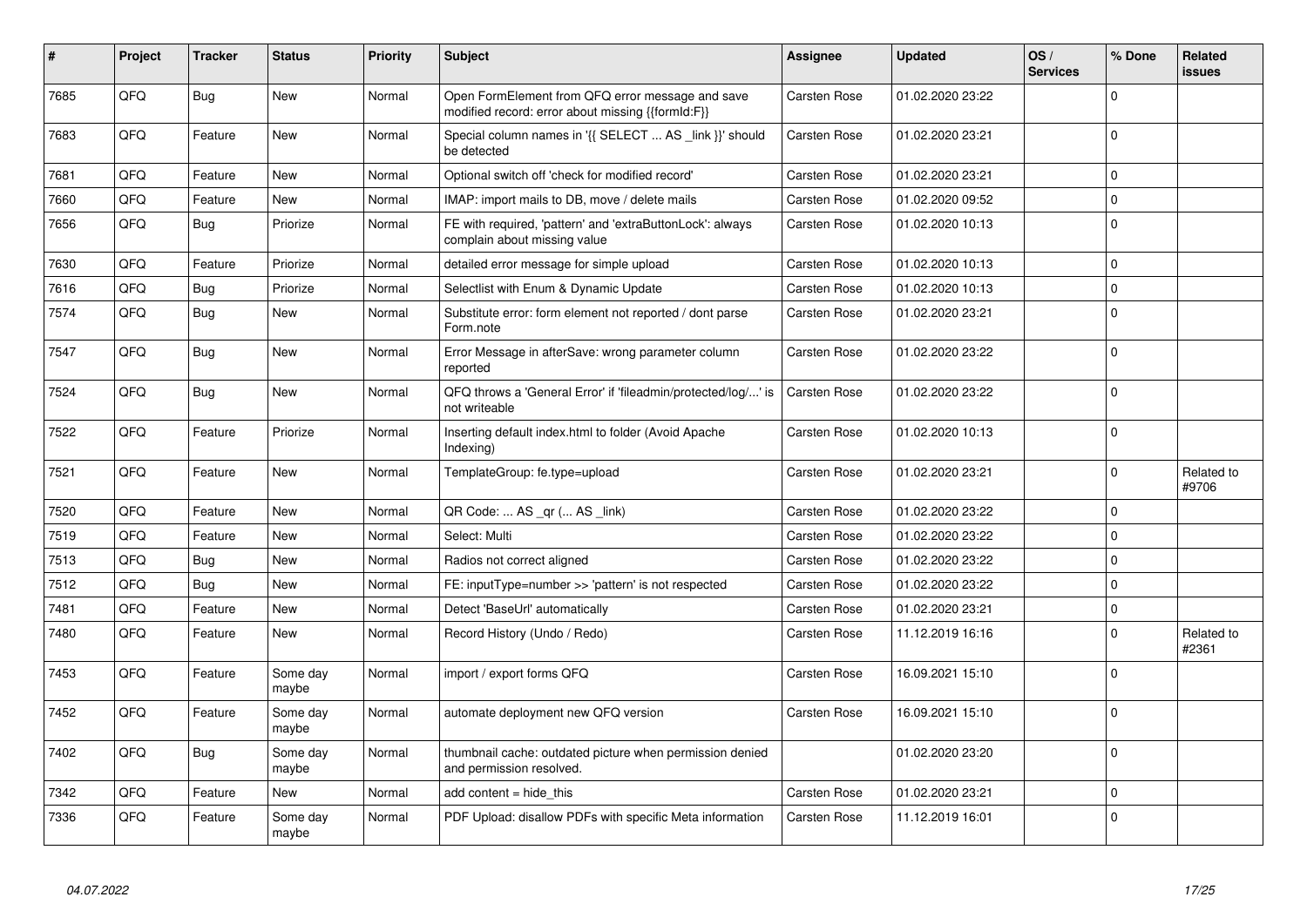| #    | Project | <b>Tracker</b> | <b>Status</b>     | <b>Priority</b> | <b>Subject</b>                                                                                 | <b>Assignee</b> | <b>Updated</b>   | OS/<br><b>Services</b> | % Done       | <b>Related</b><br>issues |
|------|---------|----------------|-------------------|-----------------|------------------------------------------------------------------------------------------------|-----------------|------------------|------------------------|--------------|--------------------------|
| 7290 | QFQ     | Feature        | Priorize          | Normal          | FormEditor: title as textarea if LEN(title)>60                                                 | Carsten Rose    | 01.02.2020 10:13 |                        | $\mathbf{0}$ | Blocked by<br>#7682      |
| 7281 | QFQ     | <b>Bug</b>     | Some day<br>maybe | Normal          | Subrecords: on large screen separator line too short                                           |                 | 01.02.2020 23:19 |                        | $\Omega$     |                          |
| 7280 | QFQ     | Feature        | New               | Normal          | recently used table                                                                            | Carsten Rose    | 01.02.2020 23:21 |                        | $\Omega$     |                          |
| 7278 | QFQ     | Feature        | Some day<br>maybe | Normal          | Form: Wert vordefinieren der immer gesetzt wird                                                |                 | 02.05.2021 09:27 |                        | $\Omega$     |                          |
| 7261 | QFQ     | <b>Bug</b>     | New               | Normal          | Report pathFilename for user without path, only the filename                                   | Carsten Rose    | 01.02.2020 23:21 |                        | 0            |                          |
| 7239 | QFQ     | Feature        | New               | Normal          | TinyMCE: html tag whitelist                                                                    | Carsten Rose    | 01.02.2020 23:21 |                        | $\Omega$     | Related to<br>#14320     |
| 7229 | QFQ     | Feature        | Some day<br>maybe | Normal          | New FormElement.type: Button                                                                   |                 | 01.02.2021 12:32 |                        | $\Omega$     |                          |
| 7219 | QFQ     | Bug            | <b>New</b>        | Normal          | typeSheadSql / typeAheadSqlPrefetch: change to curly<br>braces                                 | Carsten Rose    | 01.02.2020 23:21 |                        | $\Omega$     |                          |
| 7217 | QFQ     | Feature        | Priorize          | Normal          | Download: notice User if `_sip=?` is missing                                                   | Carsten Rose    | 01.02.2020 10:13 |                        | $\mathbf 0$  |                          |
| 7175 | QFQ     | Feature        | New               | Normal          | Upload: md5 hash as filename                                                                   | Carsten Rose    | 01.02.2020 23:21 |                        | $\mathbf 0$  |                          |
| 7119 | QFQ     | Feature        | New               | Normal          | Upload: scaleDownWidth, scaleDownHeight                                                        | Carsten Rose    | 01.02.2020 23:21 |                        | $\mathbf 0$  |                          |
| 7109 | QFQ     | Feature        | New               | Normal          | Dynamic Updates: row/element hide                                                              | Carsten Rose    | 01.02.2020 23:22 |                        | 0            | Has duplicate<br>#4081   |
| 7108 | QFQ     | Feature        | Some day<br>maybe | Normal          | QFQ Wrap Elements                                                                              |                 | 11.12.2019 16:01 |                        | $\Omega$     |                          |
| 7107 | QFQ     | Feature        | Some day<br>maybe | Normal          | Showcase Registration Tool: Anmeldung / Administration :<br>Liste Anmeldungen / Emaileinaldung | Carsten Rose    | 11.12.2019 16:01 |                        | $\Omega$     |                          |
| 7106 | QFQ     | Feature        | Some day<br>maybe | Normal          | Beispiel Nummerierung von Rows in Report                                                       |                 | 11.12.2019 16:01 |                        | $\Omega$     |                          |
| 7105 | QFQ     | Feature        | Some day<br>maybe | Normal          | Beispiel wie man in einer zweiten Tabelle speichert.                                           |                 | 11.12.2019 16:01 |                        | 0            |                          |
| 7104 | QFQ     | Feature        | Some day<br>maybe | Normal          | Manual: hint about escaping if '\r' appears in mail body                                       |                 | 11.12.2019 16:01 |                        | $\mathbf 0$  |                          |
| 7102 | QFQ     | Feature        | New               | Normal          | Comment sign in report: '#' and '--'                                                           | Carsten Rose    | 01.02.2020 23:21 |                        | $\mathbf{0}$ |                          |
| 7101 | QFQ     | <b>Bug</b>     | Some day<br>maybe | Normal          | 'form' in SIP and 'report' - breaks                                                            |                 | 01.02.2020 23:20 |                        | $\mathbf 0$  |                          |
| 7100 | QFQ     | Feature        | Some day<br>maybe | Normal          | Download: log access, max downloads, time limit                                                |                 | 01.02.2020 23:19 |                        | 0            |                          |
| 7099 | QFQ     | Feature        | New               | Normal          | Redesign FormEditor                                                                            | Carsten Rose    | 01.02.2020 23:21 |                        | 0            |                          |
| 7014 | QFQ     | Bug            | New               | Normal          | Sending invalid emails succeeds when<br>debug.redirectAllMailTo is set                         | Carsten Rose    | 01.02.2020 23:21 |                        | 0            |                          |
| 7002 | QFG     | i Bug          | New               | Normal          | Dynamic Update: row does not disappear / appear                                                | Carsten Rose    | 01.02.2020 23:22 |                        | 0            |                          |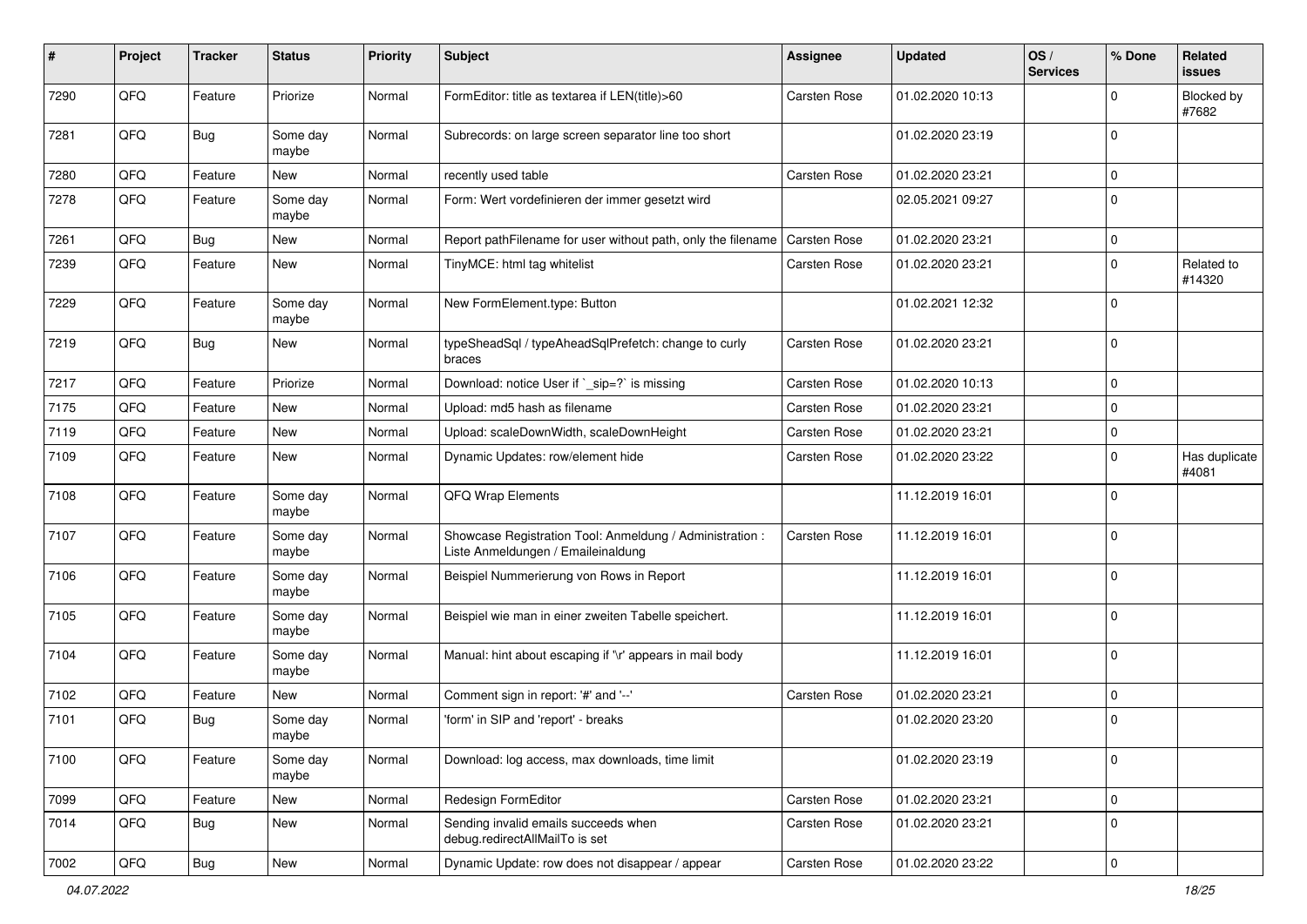| #    | Project | <b>Tracker</b> | <b>Status</b>     | <b>Priority</b> | <b>Subject</b>                                                                                                             | <b>Assignee</b> | <b>Updated</b>   | OS/<br><b>Services</b> | % Done      | Related<br>issues                           |
|------|---------|----------------|-------------------|-----------------|----------------------------------------------------------------------------------------------------------------------------|-----------------|------------------|------------------------|-------------|---------------------------------------------|
| 6998 | QFQ     | Feature        | Priorize          | Normal          | Form: with debug=on show column information as tooltip of<br>column label                                                  | Carsten Rose    | 01.02.2020 10:13 |                        | $\Omega$    |                                             |
| 6992 | QFQ     | Feature        | Some day<br>maybe | Normal          | DB exception: Syntax Highlight                                                                                             |                 | 11.12.2019 16:01 |                        | $\Omega$    | Related to<br>#5450                         |
| 6972 | QFQ     | Feature        | Some day<br>maybe | Normal          | Fabric Clipboard / cross browser tab                                                                                       | Benjamin Baer   | 01.02.2020 23:21 |                        | $\Omega$    |                                             |
| 6970 | QFQ     | Feature        | Some day<br>maybe | Normal          | tablesorter: default fuer 'sortReset' aendern von 'Ctrl' zu 'Alt'                                                          | Benjamin Baer   | 01.02.2020 23:21 |                        | $\mathbf 0$ |                                             |
| 6912 | QFQ     | <b>Bug</b>     | New               | Normal          | error Message Var 'deadline' already set in SIP - in Form<br>with FE.value={{deadline:R:::{{deadlinePeriod:Y}}}}           | Carsten Rose    | 01.02.2020 23:21 |                        | $\Omega$    |                                             |
| 6870 | QFQ     | Feature        | Priorize          | Normal          | Click on '_link' triggers an API call                                                                                      | Benjamin Baer   | 03.01.2022 08:25 |                        | $\mathbf 0$ |                                             |
| 6855 | QFQ     | Feature        | New               | Normal          | With {{feUser:U}}!={{feUser:T}}: Save / Delete: only possible<br>with {{feUserSave:U}}='yes' and '{{feUserDelete:U}}='yes' | Carsten Rose    | 01.02.2020 23:21 |                        | $\Omega$    |                                             |
| 6801 | QFQ     | Feature        | Priorize          | Normal          | Fabric: Maximize / FullIscreen                                                                                             | Benjamin Baer   | 21.03.2022 09:56 |                        | $\mathbf 0$ |                                             |
| 6765 | QFQ     | Feature        | New               | Normal          | Moeglichkeit via QFQ eigene Logs zu schreiben                                                                              | Carsten Rose    | 01.02.2020 23:21 |                        | $\mathbf 0$ |                                             |
| 6723 | QFQ     | Feature        | New               | Normal          | Report QFQ Installation and Version                                                                                        | Carsten Rose    | 12.06.2021 09:07 |                        | $\Omega$    |                                             |
| 6715 | QFQ     | Feature        | Some day<br>maybe | Normal          | Code-Refactoring: dbArray vereinheitlichen                                                                                 | Carsten Rose    | 11.12.2019 16:02 |                        | $\mathbf 0$ |                                             |
| 6704 | QFQ     | Feature        | Some day<br>maybe | Normal          | Upload Mode: Bilder in Notizen rechts sollen aktuellen<br>Upload repräsentieren.                                           |                 | 01.02.2020 23:19 |                        | $\mathbf 0$ | Related to<br>#3264                         |
| 6677 | QFQ     | <b>Bug</b>     | <b>New</b>        | Normal          | Error message FE Action Element: no/wrong FE reference<br>who cause the problem.                                           | Carsten Rose    | 01.02.2020 23:21 |                        | $\Omega$    |                                             |
| 6602 | QFQ     | Feature        | <b>New</b>        | Normal          | Formlet: in Report auf Mausklick ein mini-form oeffnen                                                                     | Carsten Rose    | 11.12.2019 16:16 |                        | $\Omega$    |                                             |
| 6594 | QFQ     | Feature        | New               | Normal          | Excel: on download, check if there is a valid sip                                                                          | Carsten Rose    | 01.02.2020 23:21 |                        | $\Omega$    |                                             |
| 6574 | QFQ     | Bug            | Priorize          | Normal          | qfq.log: Fehlermeldung wurde angezeigt, aber nicht geloggt                                                                 | Carsten Rose    | 01.02.2020 10:13 |                        | $\mathbf 0$ |                                             |
| 6566 | QFQ     | <b>Bug</b>     | Priorize          | Normal          | Link Function 'delete': provided parameter missing on page<br>reload                                                       | Benjamin Baer   | 03.01.2022 08:08 |                        | $\Omega$    |                                             |
| 6515 | QFQ     | Feature        | Some day<br>maybe | Normal          | Formular: Felder dynamisch ein/ausblenden                                                                                  |                 | 11.12.2019 16:02 |                        | $\Omega$    |                                             |
| 6483 | QFQ     | Bug            | <b>New</b>        | Normal          | R Store funktioniert nicht bei 'Report Notation' im FE                                                                     | Carsten Rose    | 01.02.2020 23:21 |                        | $\mathbf 0$ |                                             |
| 6462 | QFQ     | Bug            | <b>New</b>        | Normal          | File Upload: Nutzlose Fehlermeldung wenn Datei zu gross                                                                    | Carsten Rose    | 01.02.2020 23:21 |                        | $\Omega$    | Related to<br>#6139                         |
| 6437 | QFQ     | Feature        | <b>New</b>        | Normal          | Neuer Mode Button bei FormElementen                                                                                        | Carsten Rose    | 01.02.2020 23:21 |                        | $\mathbf 0$ | Related to<br>#9668,<br>Blocked by<br>#9678 |
| 6299 | QFQ     | Feature        | Some day<br>maybe | Normal          | Attack detection: log table with invalid SIP access                                                                        |                 | 11.12.2019 16:02 |                        | 0           | Related to<br>#3947                         |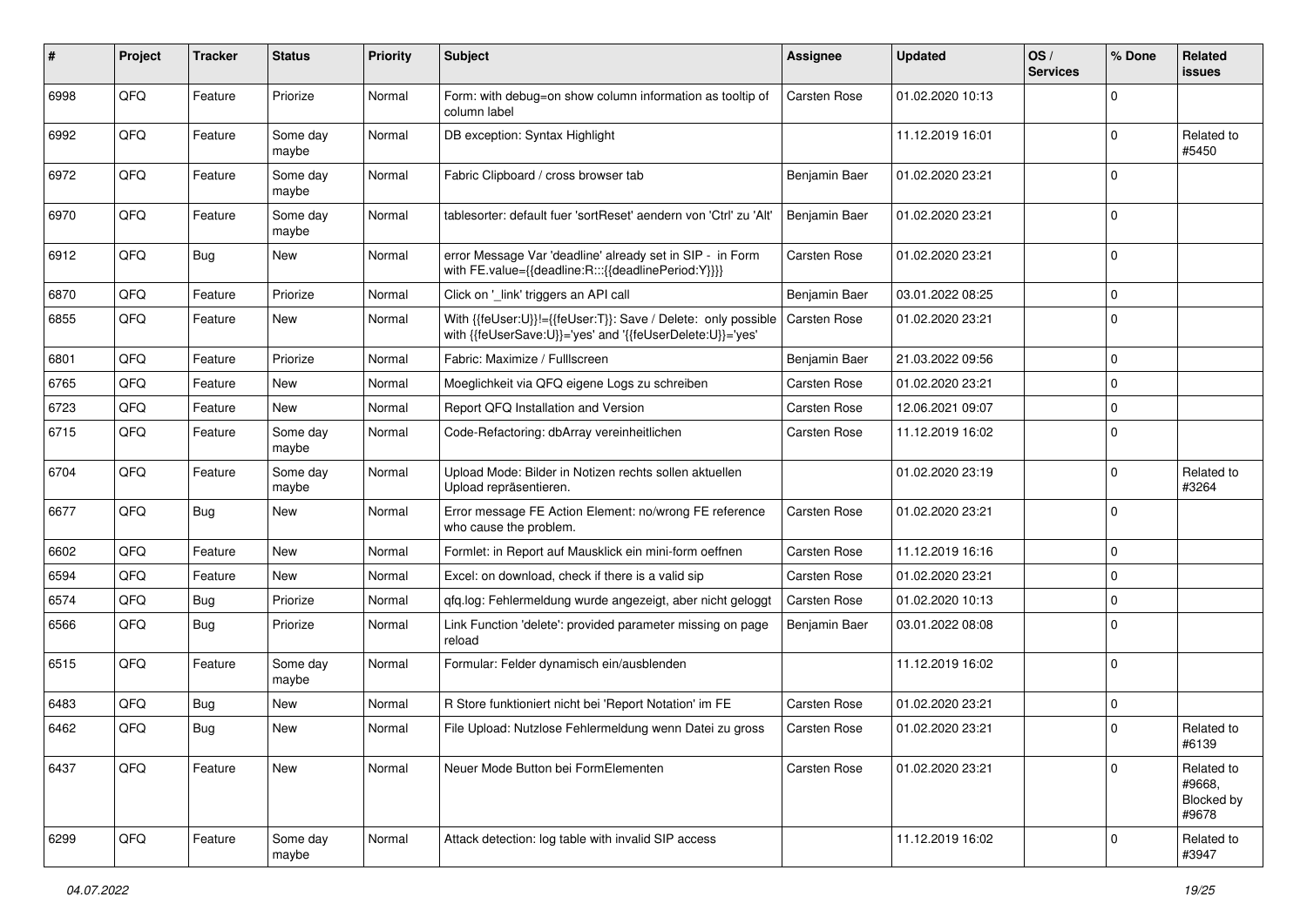| #    | Project | <b>Tracker</b> | <b>Status</b>     | <b>Priority</b> | <b>Subject</b>                                                                                        | <b>Assignee</b>     | <b>Updated</b>   | OS/<br><b>Services</b> | % Done      | Related<br><b>issues</b>                    |
|------|---------|----------------|-------------------|-----------------|-------------------------------------------------------------------------------------------------------|---------------------|------------------|------------------------|-------------|---------------------------------------------|
| 6292 | QFQ     | Feature        | New               | Normal          | Download: File speichern mit Hash aber original Filename in<br>der Datenbank vermerken fuer Downloads | <b>Carsten Rose</b> | 01.02.2020 23:21 |                        | $\Omega$    |                                             |
| 6289 | QFQ     | Feature        | New               | Normal          | Form: Log                                                                                             | <b>Carsten Rose</b> | 01.02.2020 23:21 |                        | 0           |                                             |
| 6288 | QFQ     | Feature        | Some day<br>maybe | Normal          | Best Practice: Erklaeren wie man ein Formular ganz in<br>'weiss' erstellen kann                       |                     | 11.12.2019 16:02 |                        | $\mathbf 0$ |                                             |
| 6261 | QFQ     | Feature        | <b>New</b>        | Normal          | Persistent SIP                                                                                        | Carsten Rose        | 12.06.2021 09:07 |                        | $\mathbf 0$ | Related to<br>#10819                        |
| 6250 | QFQ     | Feature        | In Progress       | Normal          | Enhance layout: a) Subrecord, b) Subrecord-Title                                                      | Carsten Rose        | 01.02.2020 23:22 |                        | 0           | Related to<br>#5391                         |
| 6224 | QFQ     | Feature        | Priorize          | Normal          | Dynamic update: fade in/out fields                                                                    | Benjamin Baer       | 21.03.2022 09:50 |                        | 0           |                                             |
| 6140 | QFQ     | <b>Bug</b>     | Priorize          | Normal          | QFQ DnD Sort: Locked fields                                                                           | Benjamin Baer       | 21.03.2022 09:56 |                        | 0           |                                             |
| 6084 | QFQ     | Feature        | Some day<br>maybe | Normal          | New escape type: 'D' - convert date                                                                   |                     | 01.02.2020 23:19 |                        | $\Omega$    |                                             |
| 6083 | QFQ     | Feature        | Some day<br>maybe | Normal          | Dynamic Update: Value Check via SQL                                                                   |                     | 11.12.2019 16:02 |                        | $\mathbf 0$ |                                             |
| 5991 | QFQ     | Bug            | Some day<br>maybe | Normal          | URLs with ' ' or long parameter are problematic                                                       | Carsten Rose        | 01.02.2020 23:19 |                        | 0           |                                             |
| 5983 | QFQ     | Feature        | Some day<br>maybe | Normal          | Form Submit (save & update): normalize date/-time FE                                                  | Carsten Rose        | 01.02.2020 23:19 |                        | 0           |                                             |
| 5942 | QFQ     | Feature        | Priorize          | Normal          | 'L' and 'type': append to links, generate via '_link' by using<br>'u:' .                              | Carsten Rose        | 01.02.2020 10:13 |                        | $\mathbf 0$ |                                             |
| 5923 | QFQ     | Feature        | Some day<br>maybe | Normal          | fillStoreSystemBySqlLate                                                                              |                     | 01.02.2020 23:19 |                        | $\mathbf 0$ |                                             |
| 5895 | QFQ     | Feature        | Some day<br>maybe | Normal          | Tutorial: List of all QFQ Features                                                                    |                     | 01.02.2020 23:19 |                        | 0           |                                             |
| 5894 | QFQ     | Feature        | Feedback          | Normal          | Typeahead in Report: show/hide rows dynamically                                                       | Carsten Rose        | 18.02.2022 08:50 |                        | $\mathbf 0$ | Related to<br>#5893,<br>Related to<br>#5885 |
| 5893 | QFQ     | Feature        | Some day<br>maybe | Normal          | Edit on double-click                                                                                  |                     | 01.02.2020 23:19 |                        | 0           | Related to<br>#5894                         |
| 5892 | QFQ     | Feature        | Some day<br>maybe | Normal          | QFQ should use T3 API to manipulate FE GROUP<br>membership                                            |                     | 01.02.2020 23:20 |                        | 0           |                                             |
| 5877 | QFQ     | <b>Bug</b>     | Some day<br>maybe | Normal          | FE.type=note:bsColumn strange behaviour                                                               |                     | 01.02.2020 23:19 |                        | 0           |                                             |
| 5852 | QFQ     | Feature        | Some day<br>maybe | Normal          | Logging: mail.log / sql.log - im FE anzeigen und via AJAX<br>aktualisieren                            | Carsten Rose        | 01.02.2020 23:19 |                        | $\mathbf 0$ | Related to<br>#5885                         |
| 5851 | QFQ     | Feature        | Some day<br>maybe | Normal          | Queue System implementieren: MQTT, RabbitMQ                                                           |                     | 01.02.2020 23:20 |                        | $\pmb{0}$   | Related to<br>#5715                         |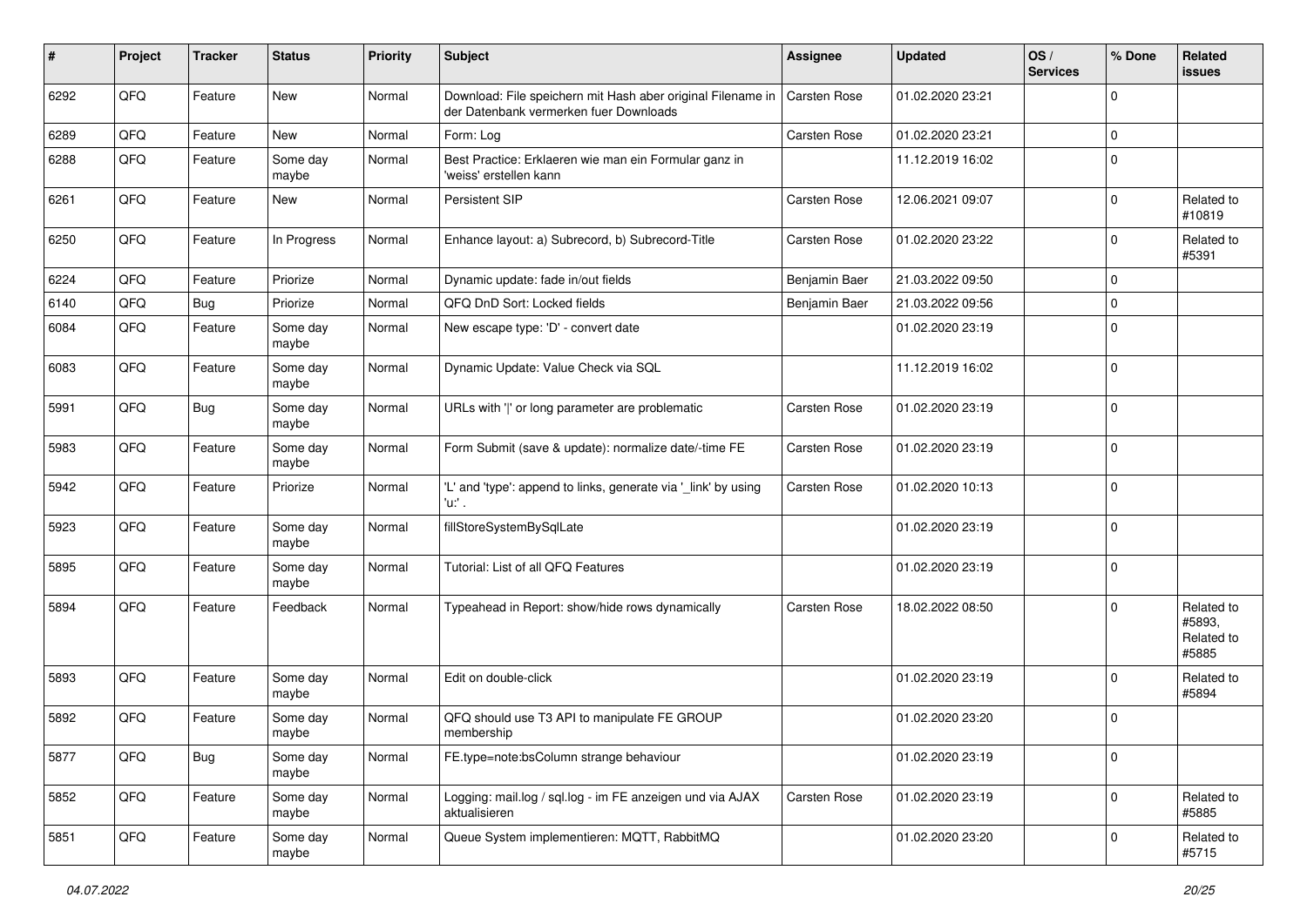| $\pmb{\sharp}$ | Project | <b>Tracker</b> | <b>Status</b>     | <b>Priority</b> | <b>Subject</b>                                                                    | Assignee      | <b>Updated</b>   | OS/<br><b>Services</b> | % Done      | <b>Related</b><br>issues                    |
|----------------|---------|----------------|-------------------|-----------------|-----------------------------------------------------------------------------------|---------------|------------------|------------------------|-------------|---------------------------------------------|
| 5850           | QFQ     | Feature        | Some day<br>maybe | Normal          | Deployment: In QFQ Doc best practice fuer zeitgemaesses<br>Deployment beschreiben |               | 01.02.2020 23:20 |                        | $\Omega$    |                                             |
| 5805           | QFQ     | Feature        | Some day<br>maybe | Normal          | TypeAHead SQL value instead of key stored                                         |               | 01.02.2020 23:19 |                        | $\mathbf 0$ | Related to<br>#5444                         |
| 5783           | QFQ     | Feature        | Some day<br>maybe | Normal          | <b>BPMN View/Edit</b>                                                             |               | 11.12.2019 16:02 |                        | $\Omega$    |                                             |
| 5782           | QFQ     | Feature        | New               | Normal          | <b>NextCloud API</b>                                                              | Carsten Rose  | 01.02.2020 10:02 |                        | $\Omega$    |                                             |
| 5768           | QFQ     | <b>Bug</b>     | Some day<br>maybe | Normal          | '{{pageLanguage:T}}' missing if QFQ is called via api                             | Carsten Rose  | 01.02.2020 23:19 |                        | $\mathbf 0$ |                                             |
| 5706           | QFQ     | <b>Bug</b>     | Some day<br>maybe | Normal          | upload: fileDestination needs to be sanatized                                     | Carsten Rose  | 01.02.2020 23:19 |                        | $\Omega$    |                                             |
| 5695           | QFQ     | Feature        | In Progress       | Normal          | Multiform                                                                         | Carsten Rose  | 02.01.2021 18:38 |                        | $\mathbf 0$ |                                             |
| 5665           | QFQ     | Feature        | Some day<br>maybe | Normal          | Versuch das '{{!' nicht mehr noetig ist.                                          | Carsten Rose  | 01.02.2020 23:20 |                        | $\Omega$    | Related to<br>#7432,<br>Related to<br>#7434 |
| 5579           | QFQ     | Feature        | Some day<br>maybe | Normal          | Enhance Doc / Presentation: variable type 'link column type'                      | Carsten Rose  | 01.02.2020 23:19 |                        | $\mathbf 0$ |                                             |
| 5576           | QFQ     | Bug            | New               | Normal          | Using MySQL 'DROP' requires privilege - wich is not really<br>necessary.          | Carsten Rose  | 01.02.2020 23:21 |                        | $\mathbf 0$ |                                             |
| 5562           | QFQ     | Feature        | Priorize          | Normal          | Drag'n'Drop fuer Uploads                                                          | Benjamin Baer | 21.03.2022 09:52 |                        | $\Omega$    | Related to<br>#9706                         |
| 5559           | QFQ     | Bug            | New               | Normal          | FE.type = Upload: 'accept' might contain variables                                | Carsten Rose  | 11.05.2020 21:23 |                        | 0           |                                             |
| 5557           | QFQ     | <b>Bug</b>     | Some day<br>maybe | Normal          | Form load: STORE RECORD filled, but should be empty                               | Carsten Rose  | 01.02.2020 23:19 |                        | $\Omega$    |                                             |
| 5548           | QFQ     | Feature        | Some day<br>maybe | Normal          | 801 Textfiles/Scriptfiles als Thumbnail                                           | Carsten Rose  | 07.03.2022 16:26 |                        | $\pmb{0}$   |                                             |
| 5480           | QFQ     | Feature        | Some day<br>maybe | Normal          | QFQ: Dokumentation mit Screenshots versehen                                       | Carsten Rose  | 01.02.2020 23:20 |                        | $\Omega$    | Related to<br>#9879                         |
| 5455           | QFQ     | Feature        | Some day<br>maybe | Normal          | Mail Redirects grld abhaengig                                                     |               | 01.02.2020 23:20 |                        | $\Omega$    |                                             |
| 5452           | QFQ     | Feature        | Some day<br>maybe | Normal          | Thumbnails from PDF: bad quality                                                  |               | 01.02.2020 23:20 |                        | $\pmb{0}$   |                                             |
| 5428           | QFQ     | Feature        | Some day<br>maybe | Normal          | secure thumbnail: late render on access.                                          | Carsten Rose  | 01.02.2020 23:20 |                        | $\pmb{0}$   |                                             |
| 5389           | QFQ     | Feature        | Some day<br>maybe | Normal          | QFQ Design: Multline label / note                                                 | Benjamin Baer | 01.02.2020 23:19 |                        | $\Omega$    |                                             |
| 5366           | QFQ     | Feature        | Priorize          | Normal          | Saving with keyboard shortcuts                                                    | Benjamin Baer | 21.03.2022 09:47 |                        | $\pmb{0}$   |                                             |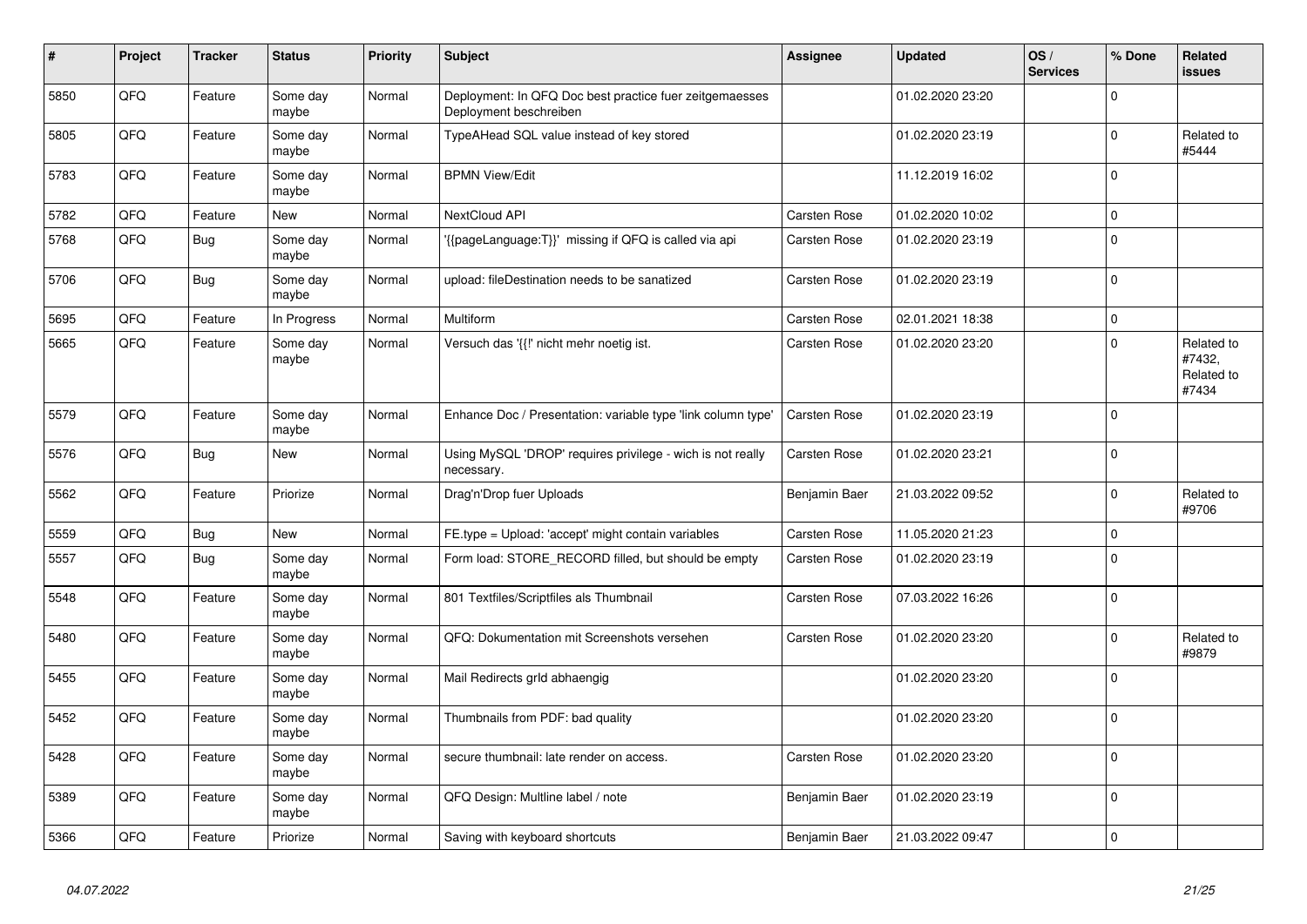| ∦    | Project | <b>Tracker</b> | <b>Status</b>     | <b>Priority</b> | Subject                                                                                                              | <b>Assignee</b> | <b>Updated</b>   | OS/<br><b>Services</b> | % Done      | Related<br>issues                              |
|------|---------|----------------|-------------------|-----------------|----------------------------------------------------------------------------------------------------------------------|-----------------|------------------|------------------------|-------------|------------------------------------------------|
| 5345 | QFQ     | Feature        | <b>New</b>        | Normal          | Report: UPDATE / INSERT / DELETE statements should<br>trigger subqueries, depending on the result.                   | Carsten Rose    | 27.05.2020 16:11 |                        | $\Omega$    |                                                |
| 5342 | QFQ     | Feature        | Some day<br>maybe | Normal          | link - with HTML Attributes                                                                                          |                 | 01.02.2020 23:20 |                        | $\Omega$    | Related to<br>#14077                           |
| 5305 | QFQ     | Bug            | <b>New</b>        | Normal          | Upload FormElement: nicht disabled by readonly Form                                                                  | Carsten Rose    | 16.06.2021 13:43 |                        | $\Omega$    | Related to<br>#9347,<br>Related to<br>#9834    |
| 5160 | QFQ     | Feature        | Some day<br>maybe | Normal          | QFQ collaborative / together.js, ShareJS, y-js, collaborative,                                                       |                 | 11.12.2019 16:02 |                        | $\Omega$    |                                                |
| 5132 | QFQ     | Feature        | Some day<br>maybe | Normal          | Error Message sendmail missing attachment: more details                                                              | Carsten Rose    | 01.02.2020 23:19 |                        | $\Omega$    |                                                |
| 5131 | QFQ     | Feature        | New               | Normal          | Activate Spin Gear ('wait/busy' indicator) via LINK attribute                                                        | Carsten Rose    | 01.02.2020 23:21 |                        | $\Omega$    |                                                |
| 5129 | QFQ     | Feature        | Some day<br>maybe | Normal          | Reports: SQL fuer x Achse und y Achse                                                                                |                 | 11.12.2019 16:02 |                        | $\Omega$    |                                                |
| 5024 | QFQ     | Feature        | Some day<br>maybe | Normal          | Fabric: Generate PDF with edits                                                                                      | Benjamin Baer   | 01.02.2020 23:20 |                        | $\Omega$    | Related to<br>#10704                           |
| 5021 | QFQ     | Bug            | Some day<br>maybe | Normal          | FE.typ=extra - during save displays error 'datum2' already<br>filled in STORE_SIP - the value is stored nevertheless | Carsten Rose    | 01.02.2020 23:19 |                        | $\mathbf 0$ | Related to<br>#3875                            |
| 4974 | QFQ     | Feature        | Some day<br>maybe | Normal          | Long polling - inform all listening clients of changes                                                               |                 | 11.12.2019 16:02 |                        | $\Omega$    |                                                |
| 4956 | QFQ     | Feature        | Some day<br>maybe | Normal          | Sendmail: Benutzerdefinierte Headers                                                                                 | Carsten Rose    | 11.12.2019 16:02 |                        | $\Omega$    |                                                |
| 4872 | QFQ     | Feature        | Some day<br>maybe | Normal          | Fields of Typo3 page available in STORE_TYPO3                                                                        | Carsten Rose    | 01.02.2020 23:19 |                        | $\Omega$    |                                                |
| 4869 | QFQ     | Feature        | Some day<br>maybe | Normal          | Dynamic Update (show, hide, readonly?, required?) for<br><b>Template Group Elements</b>                              | Carsten Rose    | 01.02.2020 23:19 |                        | $\Omega$    | Related to<br>#4865                            |
| 4839 | QFQ     | Feature        | Some day<br>maybe | Normal          | qfq-handle in <head> Abschnitt</head>                                                                                | Carsten Rose    | 11.12.2019 16:02 |                        | $\Omega$    |                                                |
| 4816 | QFQ     | Feature        | Some day<br>maybe | Normal          | Templates for QFQ Reports (Tables, Radios, )                                                                         |                 | 01.02.2020 23:20 |                        | $\mathbf 0$ |                                                |
| 4771 | QFQ     | Bug            | Some day<br>maybe | Normal          | qfq: select-down-values empty after save (edit-form for<br>program administrators)                                   | Carsten Rose    | 01.02.2020 23:20 |                        | $\mathbf 0$ | Related to<br>#4549, Has<br>duplicate<br>#4282 |
| 4757 | QFQ     | Feature        | Some day<br>maybe | Normal          | Test subrecord: download links ok? Links ok?                                                                         | Carsten Rose    | 01.02.2020 23:20 |                        | $\mathbf 0$ |                                                |
| 4756 | QFQ     | <b>Bug</b>     | New               | Normal          | Form dirty even nothing changes                                                                                      | Carsten Rose    | 11.12.2019 16:16 |                        | 0           |                                                |
| 4719 | QFQ     | Feature        | Some day<br>maybe | Normal          | Custom Message in Client in case of 'Browser tab close,<br>modification will be lost'                                |                 | 01.02.2020 23:20 |                        | 0           |                                                |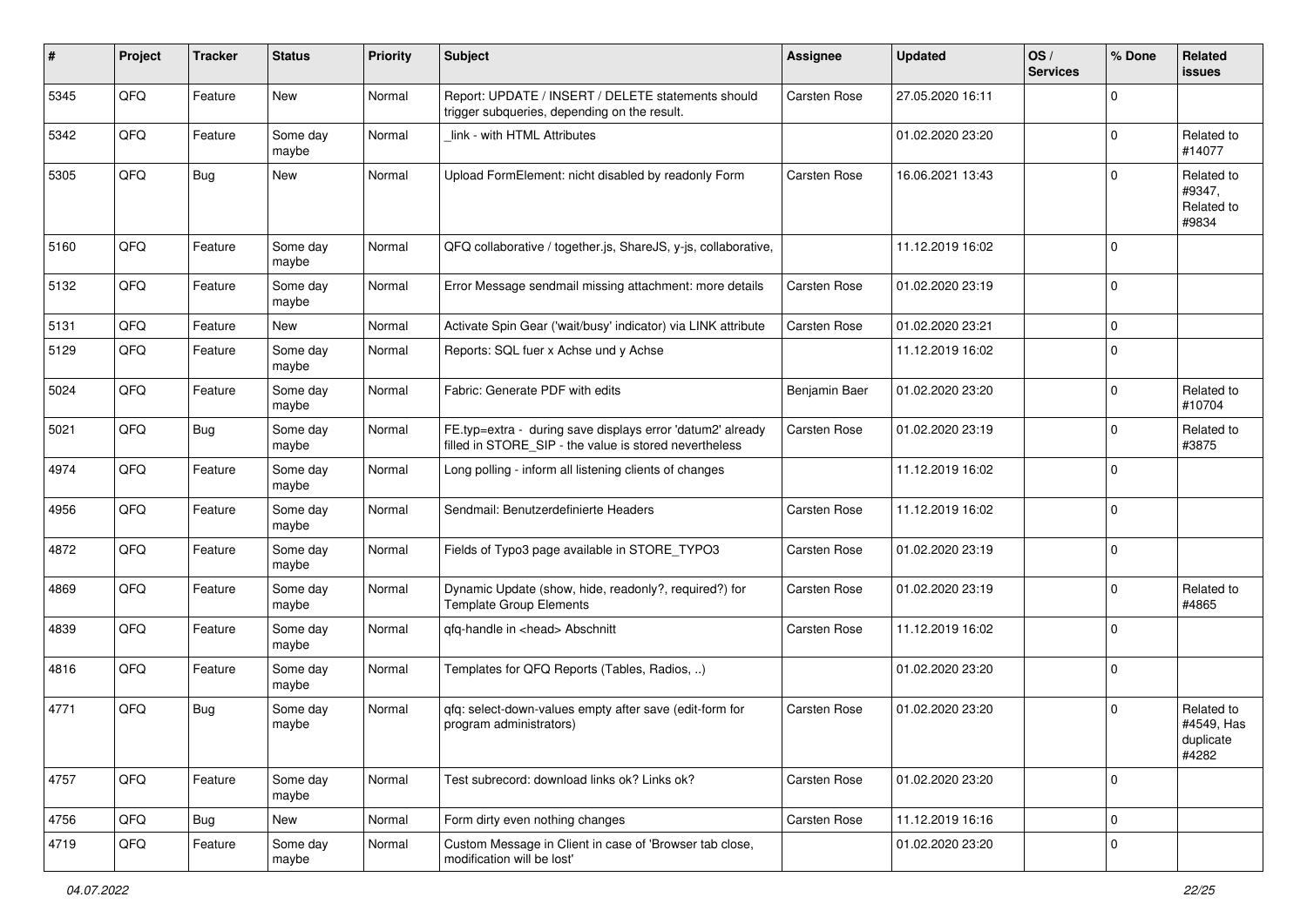| #    | Project | <b>Tracker</b> | <b>Status</b>     | <b>Priority</b> | <b>Subject</b>                                                                                                                                                | Assignee      | <b>Updated</b>   | OS/<br><b>Services</b> | % Done      | Related<br><b>issues</b>                    |
|------|---------|----------------|-------------------|-----------------|---------------------------------------------------------------------------------------------------------------------------------------------------------------|---------------|------------------|------------------------|-------------|---------------------------------------------|
| 4659 | QFQ     | <b>Bug</b>     | Some day<br>maybe | Normal          | infoButtonExtra                                                                                                                                               | Carsten Rose  | 01.02.2020 23:20 |                        | $\Omega$    |                                             |
| 4652 | QFQ     | Feature        | Some day<br>maybe | Normal          | UZH CD: Weiterleitung auf benutzerdefinierte 403/404 Seite                                                                                                    | Carsten Rose  | 01.02.2020 23:20 |                        | $\mathbf 0$ |                                             |
| 4651 | QFQ     | Bug            | Some day<br>maybe | Normal          | "Loading document" Modal wird angezeigt bei uzhcd type=2<br>Ansicht                                                                                           | Carsten Rose  | 01.02.2020 23:20 |                        | $\Omega$    |                                             |
| 4650 | QFQ     | Feature        | Some day<br>maybe | Normal          | Convert html to doc/rtf                                                                                                                                       | Carsten Rose  | 01.02.2020 23:20 |                        | $\Omega$    | Related to<br>#10704                        |
| 4640 | QFQ     | Feature        | Some day<br>maybe | Normal          | Rename System Forms                                                                                                                                           |               | 01.02.2020 23:20 |                        | $\Omega$    |                                             |
| 4627 | QFQ     | Feature        | Some day<br>maybe | Normal          | dbupdate: all tables - check 'create', 'modified' if it is possible<br>to change to default 'CURRENT_TIMESTAMP' and modified<br>'ON UPDATE CURRENT_TIMESTAMP' |               | 01.02.2020 23:20 |                        | $\Omega$    |                                             |
| 4626 | QFQ     | Feature        | Some day<br>maybe | Normal          | Mobile View: 'classBody=qfq-form-right' makes no sense                                                                                                        |               | 01.02.2020 23:20 |                        | $\mathbf 0$ |                                             |
| 4606 | QFQ     | Feature        | Some day<br>maybe | Normal          | link: qualifier to render bootstrap button                                                                                                                    | Carsten Rose  | 01.02.2020 23:19 |                        | $\Omega$    |                                             |
| 4583 | QFQ     | <b>Bug</b>     | Some day<br>maybe | Normal          | Dynamic Update bei TypeAhead Feldern                                                                                                                          | Carsten Rose  | 01.02.2020 23:19 |                        | $\Omega$    |                                             |
| 4551 | QFQ     | Feature        | Some day<br>maybe | Normal          | Set 'pills' via dynamicUpdate to show/hide/disabled                                                                                                           |               | 01.02.2020 23:20 |                        | $\Omega$    | Related to<br>#3752                         |
| 4549 | QFQ     | <b>Bug</b>     | Some day<br>maybe | Normal          | TemplateGroups: FE.type SELECT loose selected value<br>after save                                                                                             | Carsten Rose  | 01.02.2020 23:20 |                        | $\Omega$    | Related to<br>#4548,<br>Related to<br>#4771 |
| 4546 | QFQ     | <b>Bug</b>     | Some day<br>maybe | Normal          | NH: SIP storage is destroyed                                                                                                                                  |               | 01.02.2020 23:20 |                        | $\Omega$    |                                             |
| 4536 | QFQ     | Feature        | Some day<br>maybe | Normal          | FE upload: problem with delete if mutliple uploads an<br>FE.name="                                                                                            |               | 01.02.2020 23:20 |                        | $\mathbf 0$ |                                             |
| 4528 | QFQ     | <b>Bug</b>     | Some day<br>maybe | Normal          | extraButtonLock mit SQLAhead Bug                                                                                                                              | Carsten Rose  | 01.02.2020 23:19 |                        | $\mathbf 0$ |                                             |
| 4457 | QFQ     | Bug            | Priorize          | Normal          | typeahead: pressing return to select an item, saves the form<br>and closes the form.                                                                          | Benjamin Baer | 03.01.2022 08:01 |                        | $\Omega$    | Related to<br>#4398                         |
| 4454 | QFQ     | Bug            | Some day<br>maybe | Normal          | Required Elements: multiple elements in a row - whole row<br>marked if only one input is empty.                                                               | Benjamin Baer | 01.02.2020 23:20 |                        | $\Omega$    |                                             |
| 4446 | QFQ     | Feature        | Some day<br>maybe | Normal          | New FE get same feldContainerId as last modifed FE                                                                                                            |               | 01.02.2020 23:20 |                        | $\mathbf 0$ |                                             |
| 4445 | QFQ     | Feature        | Some day<br>maybe | Normal          | template group: Option to simulate fieldset                                                                                                                   |               | 28.06.2021 14:11 |                        | $\Omega$    |                                             |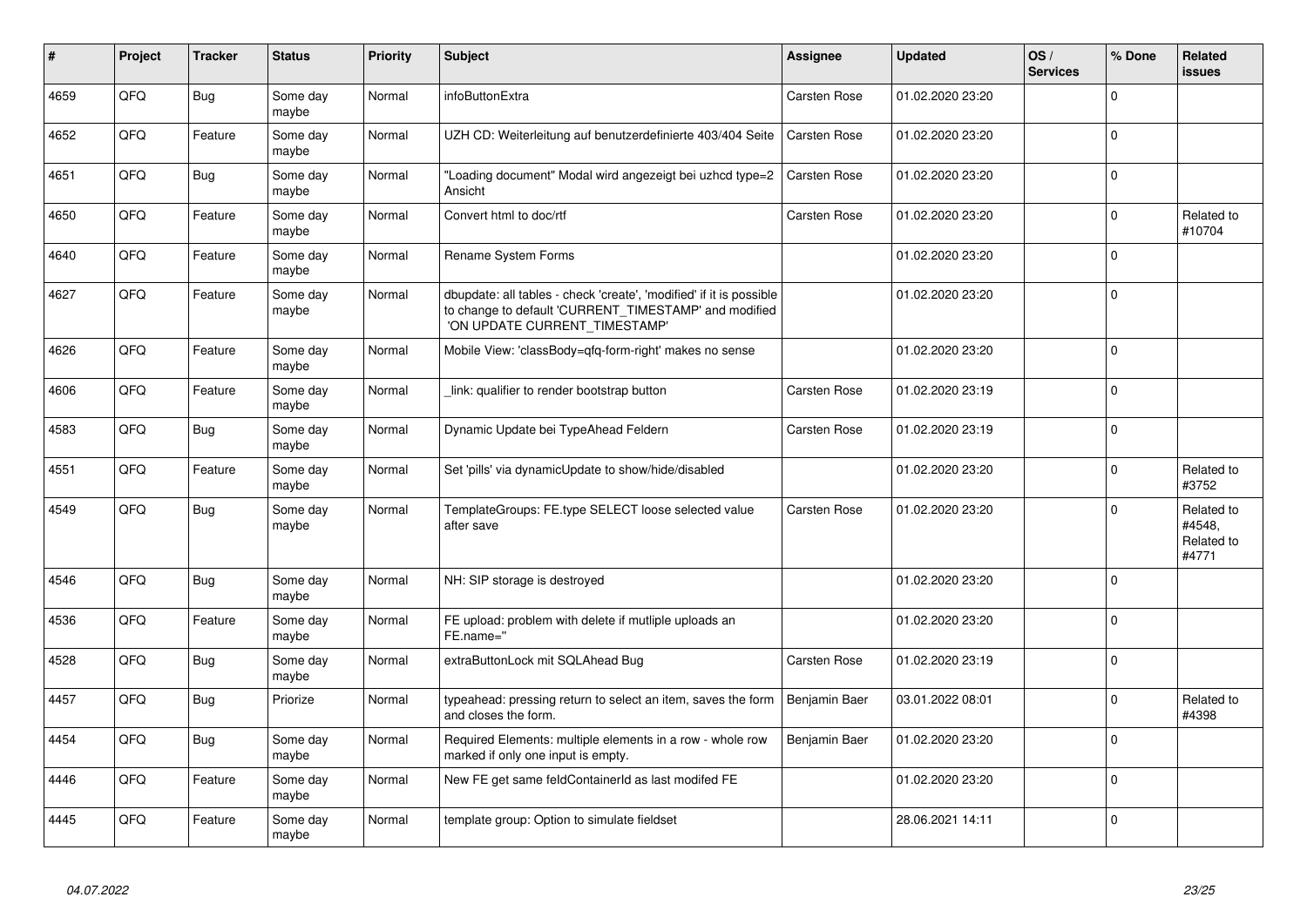| ∦    | Project | <b>Tracker</b> | <b>Status</b>     | <b>Priority</b> | <b>Subject</b>                                                                                                                                           | <b>Assignee</b> | <b>Updated</b>   | OS/<br><b>Services</b> | % Done      | Related<br>issues                           |
|------|---------|----------------|-------------------|-----------------|----------------------------------------------------------------------------------------------------------------------------------------------------------|-----------------|------------------|------------------------|-------------|---------------------------------------------|
| 4444 | QFQ     | Feature        | Some day<br>maybe | Normal          | FE.type=upload: detect mime type                                                                                                                         |                 | 11.12.2019 16:02 |                        | 0           | Related to<br>#4303                         |
| 4443 | QFQ     | Feature        | Some day<br>maybe | Normal          | Form: multiple secondary tables                                                                                                                          |                 | 01.02.2020 23:20 |                        | 0           |                                             |
| 4442 | QFQ     | Feature        | Some day<br>maybe | Normal          | Special Column Name: _link - new symbol G (Glyph) to<br>choose any available symbol                                                                      |                 | 11.12.2019 16:02 |                        | $\Omega$    |                                             |
| 4441 | QFQ     | <b>Bug</b>     | Some day<br>maybe | Normal          | \$ SERVER Vars sollten nur aus dem Store genommen<br>werden - Code entsprechend anpassen.                                                                |                 | 11.12.2019 16:02 |                        | $\mathbf 0$ |                                             |
| 4440 | QFQ     | Feature        | Some day<br>maybe | Normal          | Manual.rst: explain how to. expand PHP Session to 4h                                                                                                     |                 | 11.12.2019 16:02 |                        | $\mathbf 0$ |                                             |
| 4439 | QFQ     | Feature        | Some day<br>maybe | Normal          | Log: report all actions fired by an FE Element, incl. the<br>original directive (slaveld, sqllnsert, )                                                   |                 | 01.02.2020 23:20 |                        | $\mathbf 0$ | Related to<br>#4432,<br>Related to<br>#5458 |
| 4435 | QFQ     | Feature        | Some day<br>maybe | Normal          | Report: striptags - specify allowed tags                                                                                                                 |                 | 01.02.2020 23:20 |                        | $\Omega$    |                                             |
| 4433 | QFQ     | Feature        | Some day<br>maybe | Normal          | Log when SIP will be destroyed by QFQ for any (security)<br>reason                                                                                       |                 | 01.02.2020 23:20 |                        | 0           | Related to<br>#4432,<br>Related to<br>#5458 |
| 4420 | QFQ     | Feature        | Some day<br>maybe | Normal          | Client: Local Storage - store the changes of a form, local in<br>the browser.                                                                            | Benjamin Baer   | 11.12.2019 16:02 |                        | $\mathbf 0$ |                                             |
| 4413 | QFQ     | Feature        | <b>New</b>        | Normal          | fieldset: show/hidden, modeSql, dynamicUpdate                                                                                                            | Carsten Rose    | 09.02.2022 15:19 |                        | $\mathbf 0$ |                                             |
| 4398 | QFQ     | Bug            | Some day<br>maybe | Normal          | Typeahead: mouse click in a prefilled input opens a single<br>item dropdown with the current value - click on it seems to<br>set the value, not the key. | Benjamin Baer   | 01.02.2020 23:20 |                        | $\mathbf 0$ | Related to<br>#4457                         |
| 4365 | QFQ     | Feature        | Some day<br>maybe | Normal          | Multi Language: new way of config                                                                                                                        | Carsten Rose    | 01.02.2020 23:20 |                        | $\mathbf 0$ |                                             |
| 4349 | QFQ     | Feature        | Some day<br>maybe | Normal          | link download: downloaded external URL to<br>deliver/concatenate - check mimetipe and handle it correctly                                                | Carsten Rose    | 11.12.2019 16:02 |                        | $\mathbf 0$ |                                             |
| 4343 | QFQ     | Feature        | Some day<br>maybe | Normal          | Link: Classifier to add 'attributes'                                                                                                                     | Carsten Rose    | 01.02.2020 23:20 |                        | $\Omega$    | Related to<br>#14077                        |
| 4330 | QFQ     | Feature        | Some day<br>maybe | Normal          | Error Message: report missing {{ / }} in sqlUpdate, sqlInsert,<br>sglDelete, sglAfter, sglBefore in FE action elements.                                  | Carsten Rose    | 01.02.2020 23:20 |                        | 0           |                                             |
| 4328 | QFO     | <b>Bug</b>     | Some day<br>maybe | Normal          | Error Message: Show FE name/number on problems in FE                                                                                                     | Carsten Rose    | 01.02.2020 23:20 |                        | 0           |                                             |
| 4293 | QFO     | <b>Bug</b>     | Some day<br>maybe | Normal          | Download broken if token 'd:' is missing - but no error<br>message                                                                                       | Carsten Rose    | 11.12.2019 16:03 |                        | 0           | Related to<br>#7514                         |
| 4259 | QFQ     | Feature        | Some day<br>maybe | Normal          | Instant trigger a cron job                                                                                                                               | Carsten Rose    | 11.12.2019 16:03 |                        | $\mathbf 0$ |                                             |